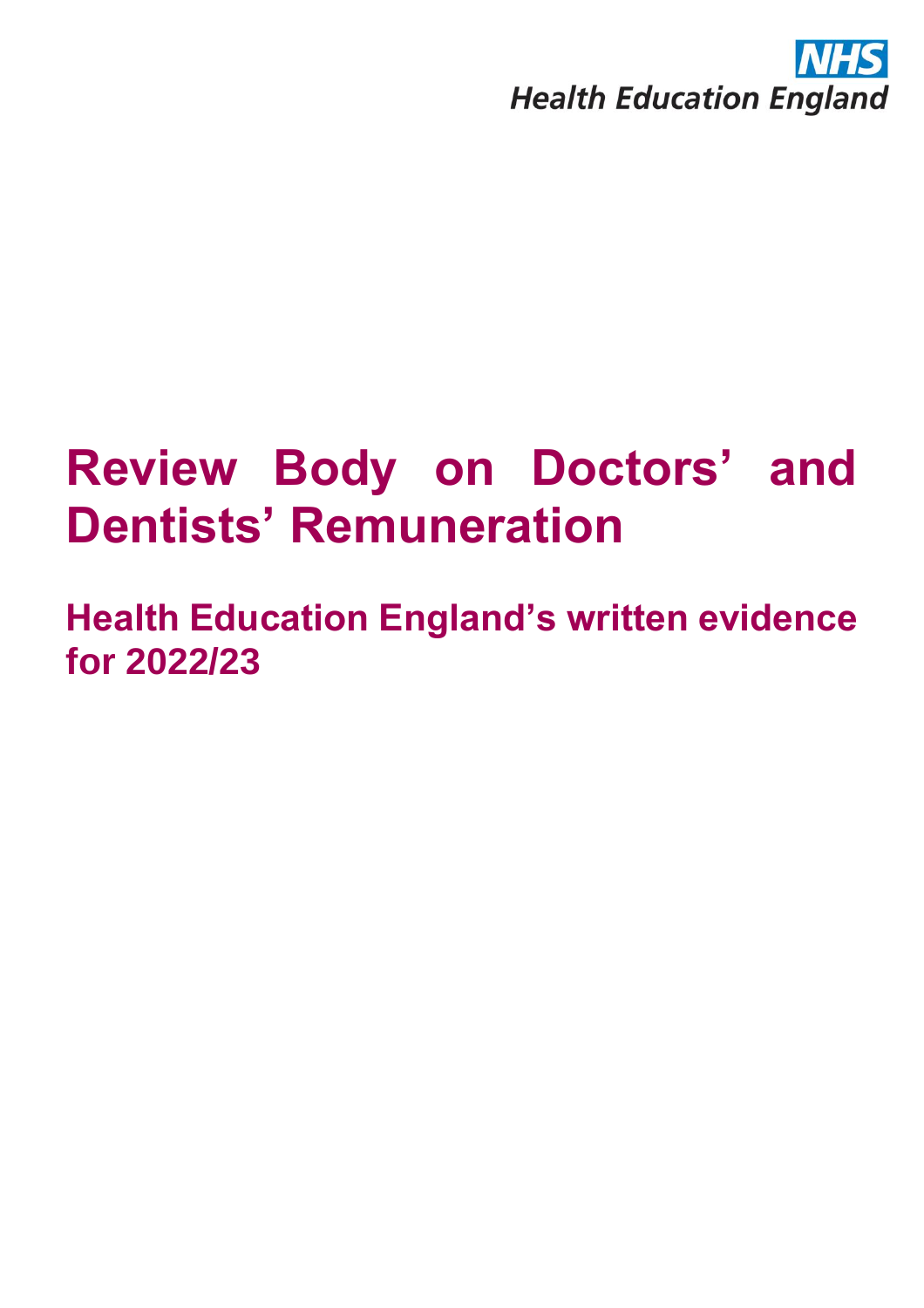### **1. Introduction**

- 1.1. Health Education England (HEE) welcomes the opportunity to submit evidence to the Review Body on Doctors' and Dentists' Remuneration (DDRB) as part of its national process of gathering evidence from interested parties to inform the recommendations for 2022/23.
- 1.2. HEE's evidence provides an update on our key areas of responsibility, namely the education and training of doctors and dentists and our range of initiatives to drive reform in postgraduate medical and dental education. We have also included updated information on the impact of COVID-19 and the resultant, associated financial challenges, and a section on the dental workforce.
- 1.3. Our evidence has been provided in the light of the broad strategy outlined in the *NHS Long Term Plan* and *We are the NHS: People Plan for 2020/21*. Our June 2020 publication, *The Future Doctor* report, sets out HEE's co-created vision for the reforms of medical education and training in the next stage of this strategy<sup>1</sup>. HEE's recently published *Advancing Dental Care (ADC) Review Report<sup>2</sup>* sets out recommendations on developing a future dental education and training infrastructure which can best support patient and population needs within the NHS.
- 1.4. In July 2021, HEE was commissioned to work with our partners to review long term strategic trends for the health and social care workforce. The Long-Term Strategic Framework for Health and Social Care Workforce Planning will help ensure we have the right numbers, skills, values and behaviours to deliver world leading clinical services and continued high standards of patient care. This includes the medical and entire multiprofessional workforce across health and social care.

### **2. Health Education England**

- 2.1. The Government announced on 22 November an intention for Health Education England (HEE) and NHS England (NHSE) to come together to form a new organisation, subject to the passage of the necessary legislation. This is designed to create a stronger organisation that aligns workforce, financial and service planning with education and training, COVID-19 recovery, the People Plan, and a robust workforce reform programme for the benefit of patients and the public.
- 2.2. Until the new organisation is formally created, HEE will continue to be a statutory Arm's Length Body of the Department of Health and Social Care (DHSC). HEE is the NHS body that works with others to plan, educate and train the health workforce. To deliver this purpose, HEE:

<sup>1</sup> Health Education England: Future Doctor report (2020). <https://www.hee.nhs.uk/our-work/future-doctor>

<sup>2</sup> <https://www.hee.nhs.uk/our-work/advancing-dental-care>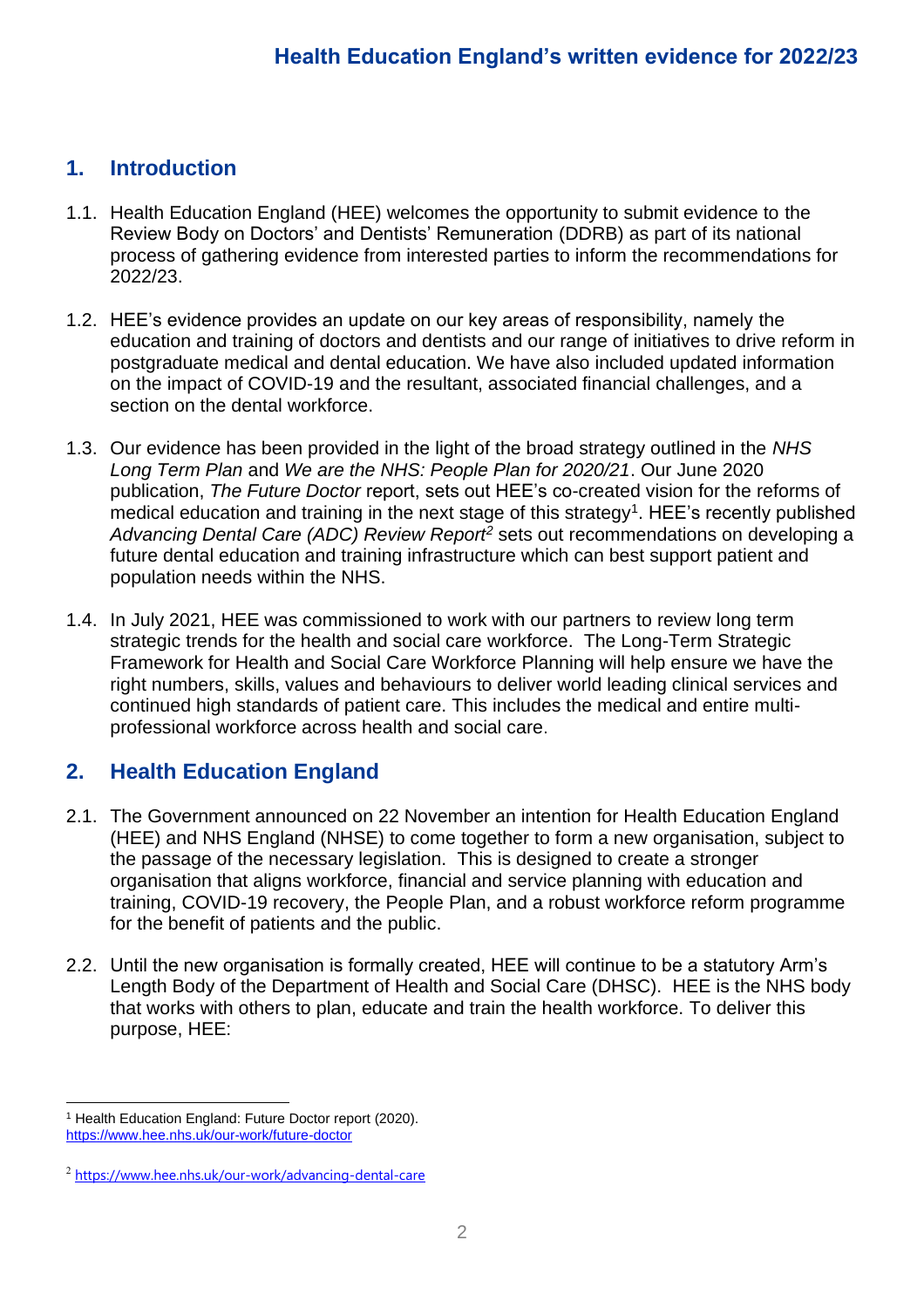- seeks out, invests in and quality assures the best education and training for trainees, new roles and current professionals; intervening where quality, environment or supply are not meeting the needs of learners or the NHS;
- ensures new evidence-based science, digital technology, skills and knowledge enhance both individual staff and multi-professional teams;
- co-operates and collaborates with partners across health and education, respecting each other's roles, expertise and responsibilities. HEE brings workforce data, intelligence and analysis, policy proposals, practical transformation and development tools and resources, both financial and people, to shared issues.
- 2.3. HEE has identified its core roles as:
	- Workforce design and analysis
	- Medical and Dental education
	- Clinical education and training
	- Quality of education and training
	- Workforce transformation and skills development
	- Developing global partnerships
- 2.4. While HEE will continue to deliver its statutory responsibilities to secure sufficient and high-quality education and training for the NHS workforce, HEE recognises the importance of working collaboratively with the DHSC, NHSE/I, and other health system stakeholders to tackle the issues facing the NHS and its workforce.
- 2.5. This closer alignment will be formalised through the forthcoming integration which, subject to legislative changes, is scheduled for completion by April 2023. Work is in progress to outline key areas such as the purpose, culture, strategy, and governance of the new organisation. Dr Navina Evans, Chief Executive of HEE is joining the Senior Leadership Team of NHSE/I to help closer working to deliver business and prepare the ground for the new organisation.
- 2.6. In the meantime, we will continue to work collaboratively to ensure the NHS has the workforce it needs to deliver the service ambitions for patients set out in the NHS Long Term Plan and the NHS People Plan, including:
	- **make the NHS the best place to work,** improving staff experience and retention
	- **improve the leadership culture**, with an emphasis on compassionate, inclusive and collaborative leadership behaviours
	- **transform and grow the workforce** ('more staff, working differently') in support of NHS Long Term Plan service priorities by: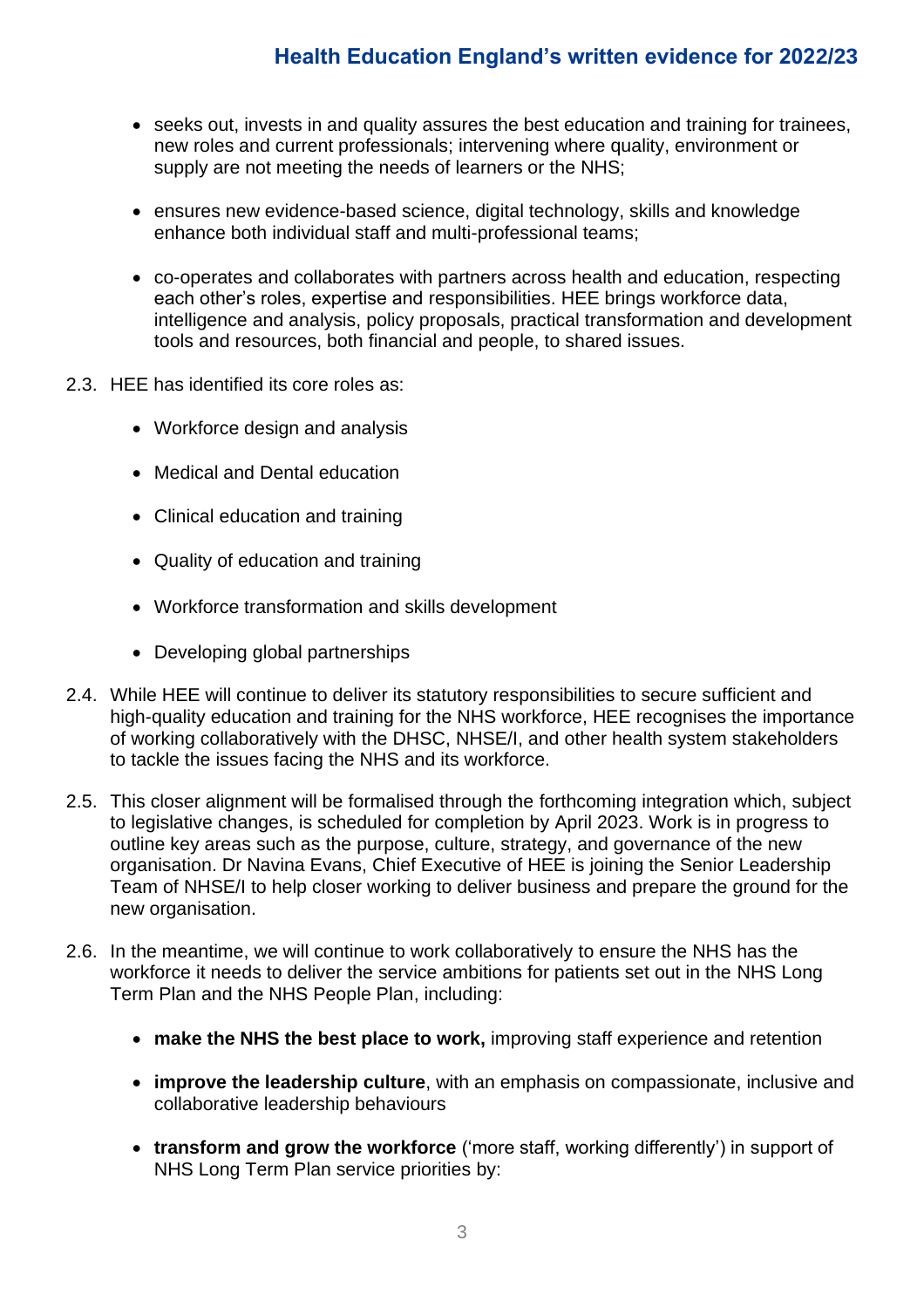- o **releasing more time for care**, supported by systematic use of digital technology
- o **supporting and enabling workforce redesign** through better use of clinical and non-clinical roles to support registered professions, extended and advanced roles, and helping established professions work in multidisciplinary teams across different settings including primary care
- o **growing the future workforce** and **reforming education and training** to ensure the right number and mix of staff – with the right skills are able to join the NHS workforce in the short, medium and longer term
- o **implement a new operating model for workforce issues,** with a much stronger role for integrated care systems**.**

### **3. The Medical Workforce**

#### **Workforce Context.**

- 3.1. The most recent systematic and comprehensive collection was conducted jointly by NHSEI and HEE, relating to the end of March 2019: nearly three years ago, and prepandemic. Whilst the response was extremely good, with the data collected covering 99% of consultant staff in post, there has not been any agreement to undertake a further data collection because of the burden on employers.
- 3.2. After some data cleansing, and conversion of all data to a standard measure of staff in post (the number in ESR at March 2019) the data indicate the vacancy rates in Table 1 below. This summarises the data collected on shortfall from establishment for consultants, in identified specialties and grouped specialties. The data indicated that, at that point, there were approximately 4,600 vacant consultant posts - an overall rate of 10% of establishment. Within this overall rate
	- emergency medicine and the psychiatry specialties were in the shortest supply, the 'acute take' specialties were also in significant shortage – the data mask notable variations between specialties in this grouping. Wider medicine also indicates considerable shortages, and again the aggregate masks variation
	- Histopathology, clinical radiology both central to diagnostics and the treatment of cancer - exhibit marked shortage as do the oncology specialties
	- Specialties where there was at the time less concern were surgery (which is ten specialties, again with variation between them), anaesthetics (although intensive care medicine or ICM, a small but rapidly growing specialty, exhibited significant shortage), obstetrics and gynaecology, and paediatrics.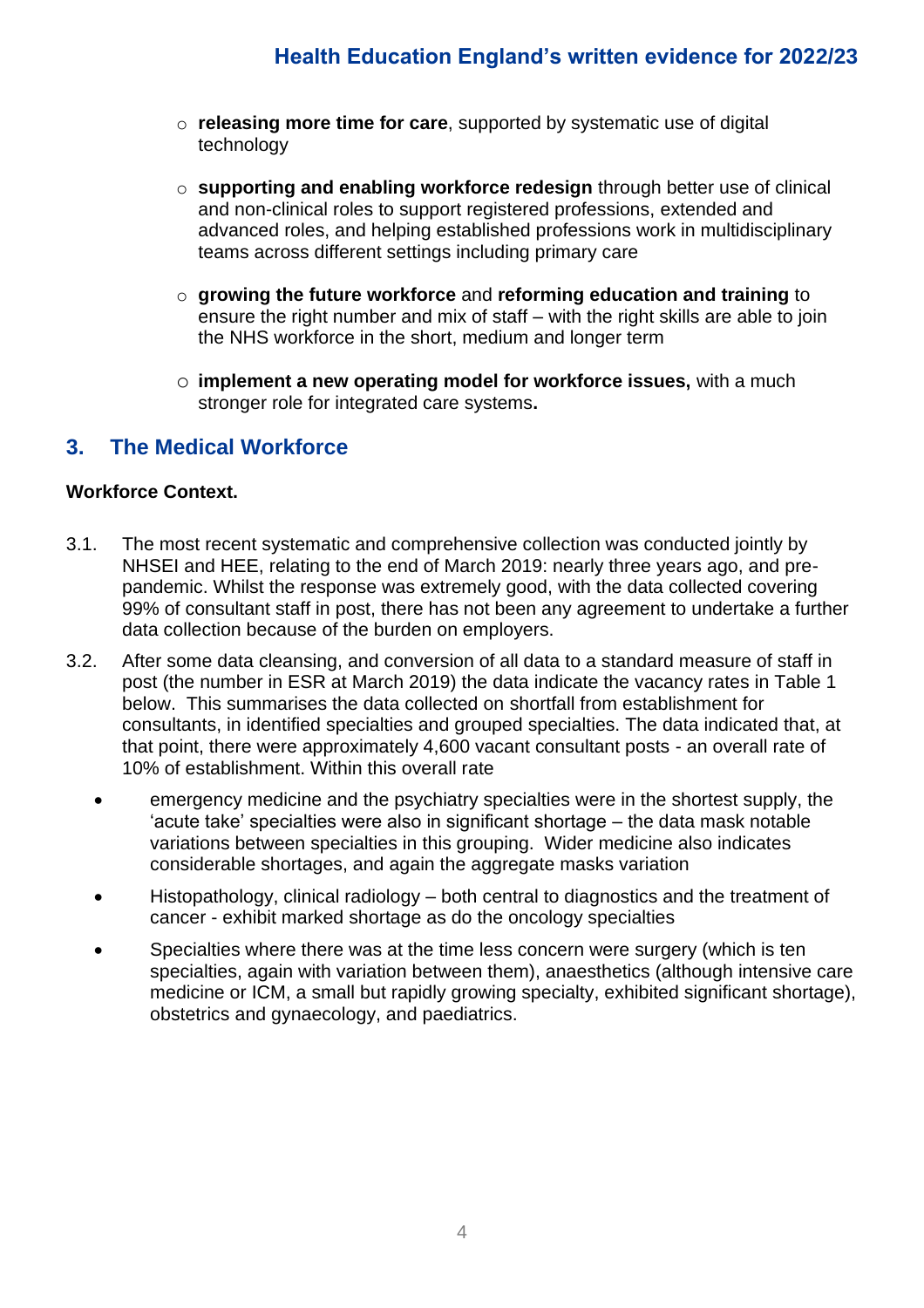| Shortfall from consultant establishment at March 2019 |           |              |                 |         |           |       |       |       |           |
|-------------------------------------------------------|-----------|--------------|-----------------|---------|-----------|-------|-------|-------|-----------|
|                                                       | North     | <b>North</b> | <b>Midlands</b> | East of | London    | South | South | All   | Aggregate |
|                                                       | East &    | West         |                 | England |           | East  | West  |       | shortfall |
|                                                       | Yorkshire |              |                 |         |           |       |       |       | lall      |
|                                                       |           |              |                 |         |           |       |       |       | England   |
| <b>Emergency Medicine</b>                             | 20%       | 7%           | 32%             | 18%     | 20%       | 38%   |       | 19.7% | 375       |
| Psychiatry                                            | 31%       | 35%          | 18%             | 6%      | 9%        | 10%   | 13%   | 17.4% | 747       |
| Acute take                                            | 16%       | 16%          | 22%             | 14%     | 14%       | 15%   | 10%   | 15.6% | 891       |
| Pathology                                             | 15%       | 16%          | 10%             | 10%     | 9%        | 15%   | 11%   | 12.6% | 175       |
| <b>Clinical Radiology</b>                             | 13%       | 13%          | 13%             | 16%     | 12%       | 6%    | 5%    | 11.3% | 357       |
| Wider medical                                         | 10%       | 14%          | 10%             | 15%     | 6%        | 10%   | 6%    | 9.4%  | 565       |
| Oncology                                              | 15%       | 16%          | 9%              | 2%      | 2%        | 12%   | 5%    | 8.5%  | 101       |
| Ophthalmology                                         | 15%       | 9%           | 8%              | 11%     | 3%        | 12%   | 1%    | 8.5%  | 112       |
| Infectious diseases                                   | 5%        | 13%          | 19%             | 3%      | 5%        |       | 13%   | 7.1%  | 44        |
| Surgery                                               | 11%       | 6%           | 5%              | 9%      | 5%        | 8%    | 6%    | 7.1%  | 604       |
| Anaesthetics and ICM                                  | 6%        | 4%           | 6%              | 9%      | 6%        | 5%    | 1%    | 5.3%  | 389       |
| Obstetrics & Gynaecology+CSRH                         | 12%       | 0%           | 4%              | 6%      | 3%        | 6%    | 1%    | 4.6%  | 122       |
| Paediatrics                                           | 6%        | 2%           | 6%              | 6%      | <b>5%</b> | $2\%$ |       | 3.9%  | 138       |
|                                                       |           |              |                 |         |           |       |       |       |           |
| Aggregate across specialties                          | 13%       | 11%          | 11%             | 10%     | 8%        | 10%   | 5%    | 10%   |           |
| Shortfall from establishment                          | 996       | 696          | 894             | 477     | 679       | 641   | 237   | 4,620 |           |
|                                                       |           |              |                 |         |           |       |       |       |           |
| Source: HEE/NHSI Joint Collection, analysed by HEE*   |           |              |                 |         |           |       |       |       |           |

#### **Table 1: Shortfall from consultant establishment at March 2019<sup>3</sup>**

**Table 1 data rationale** - 'Funded establishment' is the term used for the number of posts, expressed in 'full-time equivalent' (FTE) or 'programmed activities sessions' (PAs) that an employer has planned and budgeted for to deliver the services of the organisation. It follows that, in principle:

- funded establishment is the most appropriate measure of current demand as that is the workforce which the NHS is funded for and prepared to employ;
- shortfall from that establishment is the most appropriate measure of current shortage; and
- it is not possible to conduct a robust supply and demand assessment without granular data at specialty level: supply into a given specialty comes from a given training route as that is what defines a specialty.

There is no long-standing routine and standardised collection of workforce establishment at the level of medical specialty. Consequently, the current system relies one-off data collections.

#### **Recruitment into specialty at CT/ST1**

- 3.3. The data in Appendix A shows that recruitment to CT1/ST1 in 2020/21 was successful with an overall fill rate of 99%, with 15/16 programmes reaching a 100% fill rate. Particularly noteworthy was the record number of 4,000 applicants that accepted General Practice training, in line with the Government's manifesto target.
- 3.4. Applications have closed for 2022 recruitment and Rounds 1 and 2 have received over 38,000 applications compared to 35,000 in 2021. The main driver for the increase continues to be applications from international medical graduates.

### **4. The Medical Education Reform Programme**

<sup>3</sup> Source: HEE/NHSI Joint Collection, analysed by HEE\*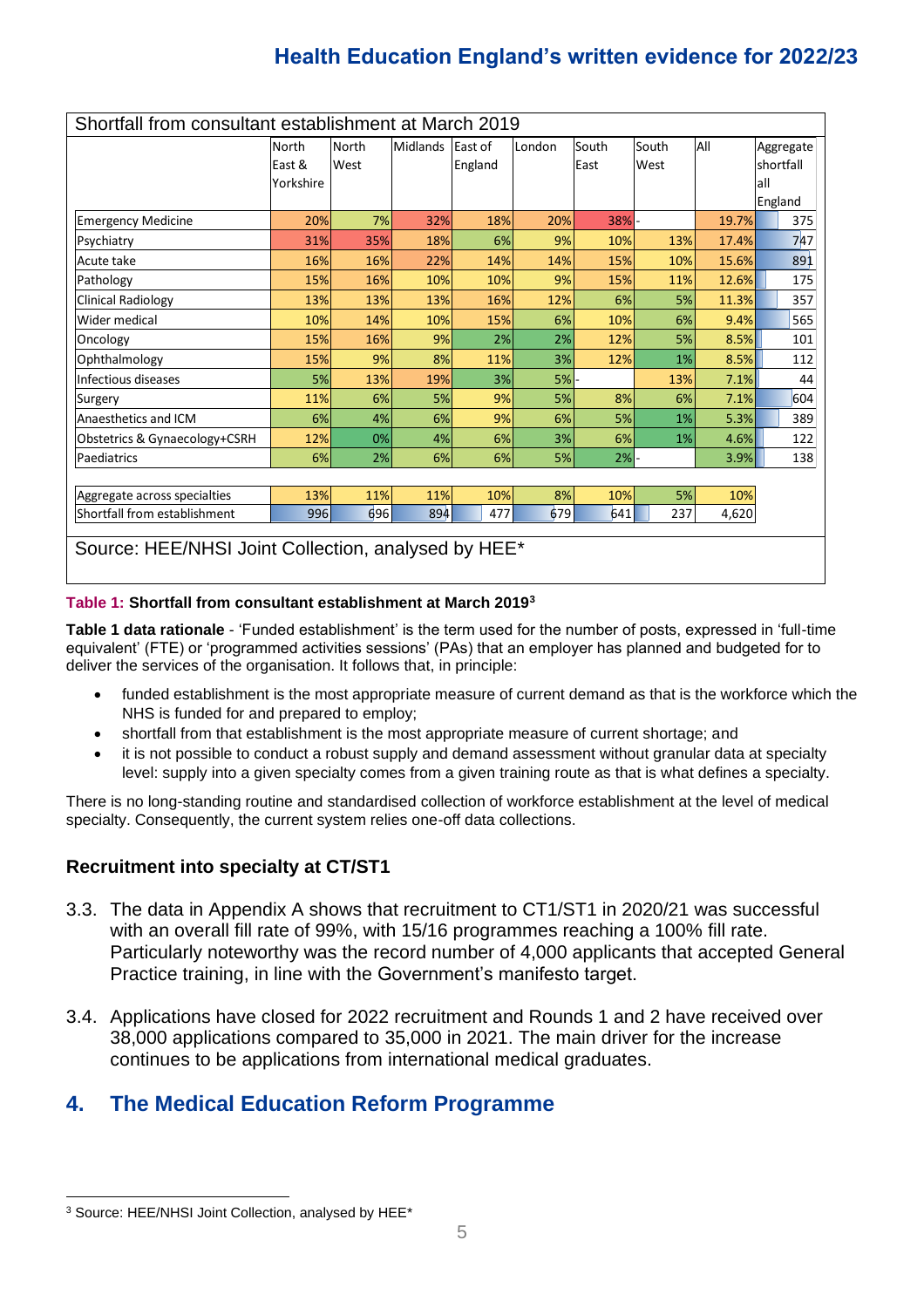- 4.1. HEE's Medical Education Reform Programme (MERP) covers a range of aligned initiatives to enhance the structure and delivery of postgraduate medical training. The programme was established in response to several drivers including:
	- Issues around recruitment and retention of doctors in training;
	- The expectations of doctors in training, both in terms of their careers in medicine and in where, when and how their training is delivered;
	- Societal, demographic and workforce changes, placing changing demands upon the medical workforce of the future and offering new challenges and opportunities.
- 4.2. The programmes within MERP will see radical changes in how medical education is delivered. To ensure successful delivery, the programme is therefore designed to work in partnership with national stakeholders, including system and professional regulators, the British Medical Association (BMA), medical Royal Colleges, provider organisations and most importantly educators and doctors in training. This approach aims to facilitate system wide ownership and delivery of change. The following section outlines some of the key strands and outcomes of the programme.
- 4.3. HEE's medical education reforms are focused on a number of key and aligned initiatives to produce doctors that better meet the needs of patients and service, address health inequalities and improve the experience of doctors in training. These key initiatives are drawn from *The Future Doctor*. This co-created vision sets out what is required of the doctors of the future. It sets a clear direction for the next phase of our reforms for medical education and training, so our future doctors are equipped with the right skills to deliver care in an evolving environment. This is focused around six reform pillars set out below:
	- 1. **Enhanced generalism**  ensuring doctors across primary and secondary care can care for patients with multimorbidities and disease clusters through enhanced generalist training.
	- 2. **Equality, diversity and inclusion** widening participation / access, opening new undergraduate routes including development of a Medical doctor (degree) Apprenticeship.
	- 3. **Accelerating undergraduate supply**  getting doctors into the NHS workforce quicker through testing the potential of a 6-month undergraduate internships based on the success of the Foundation Interim Year 1.
	- 4. **Address health inequalities** by ensuring a more even distribution of HEE funded training posts across the country meaning we better support NHS service priorities across England – this will also tackle remote and rural healthcare challenges.
	- 5. Improve the **wellbeing and experience of doctors** in training through flexible training opportunities, portfolio careers and other initiatives through the Enhancing Junior Doctors' Working Lives Programme, and through the implementation of the HEE NHS Staff and Learners Wellbeing Commission, not least during the pandemic.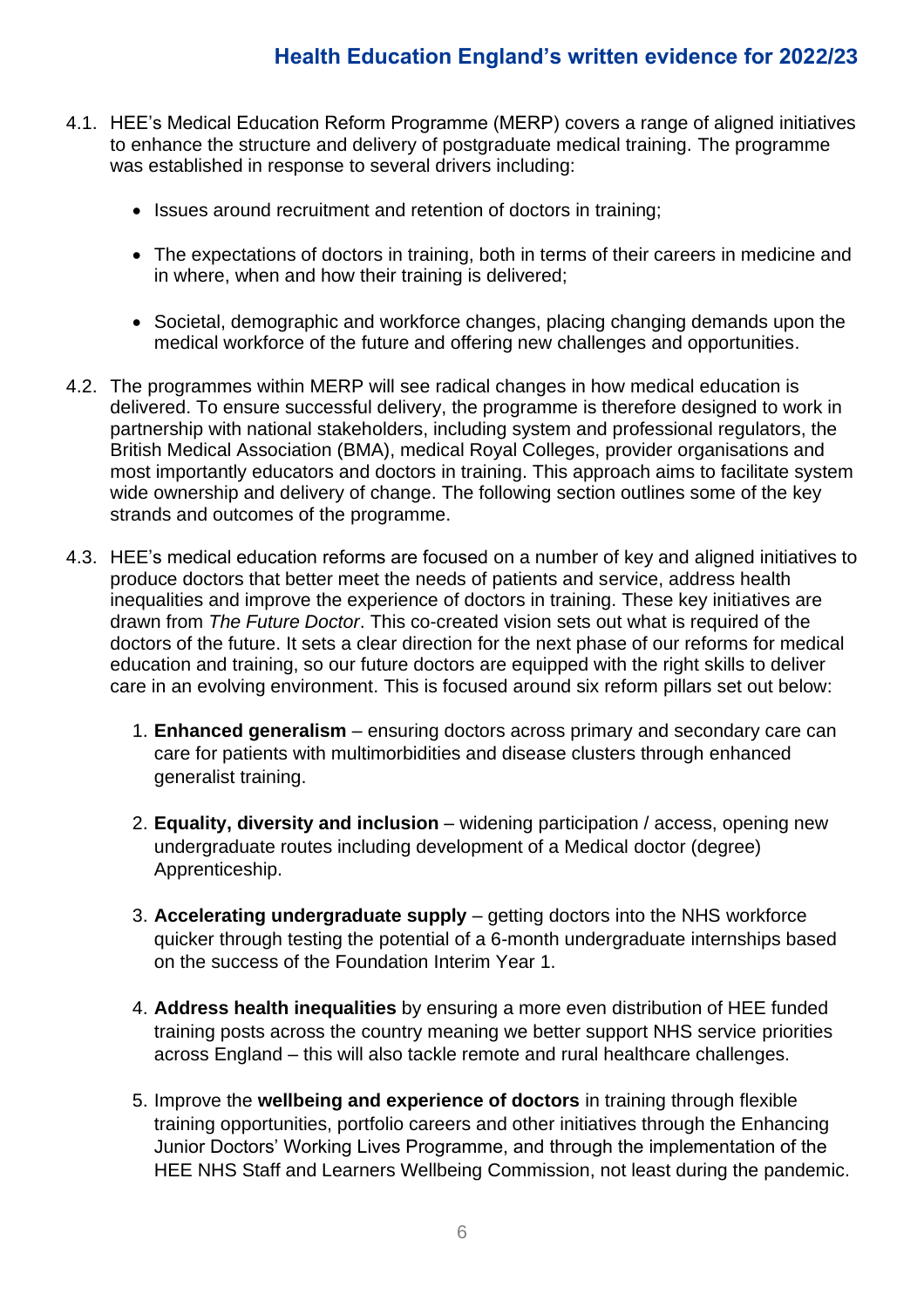6. **Boosting multi-professional team working alongside producing more generalist doctors (point 1 above) we will support service provision to be more efficient through** normalising generalism, skill mix and multi-disciplinary team (MDT) innovations e.g., supporting new roles, Anaesthesia Associates, Physician Associates and Advanced Clinical Practitioners.

#### **Specific initiatives relevant to DDRB**

4.4. Below we highlight specific HEE initiatives that should link to the DDRB's consideration of the appropriate reward structure to support their delivery.

#### Future workforce - Enhancing Generalist Skills

- 4.5. HEE's Future Doctor report defines the generalist skills needed by all doctors to enable them to:
	- support 'whole person' care for complex patients with multiple chronic conditions;
	- manage the trade-offs and potential conflict of multiple medications or treatments in the care for complex or acutely ill patients;
	- understand the population health, health promotion and care needs of the communities they serve; and
	- apply their knowledge and learning to reduce health inequalities and address local health priorities.
- 4.6. By embedding augmented generalist skills early in training, we will develop doctors who can confidently deploy a broader range of generalist skills confidently and early in their careers.
- 4.7. This will be delivered by developing and delivering a wraparound professional educational offer to augment training using innovative educational methods. This wraparound offer is based upon an outcomes-based framework through which the GMC Generic professional capabilities are woven and includes capabilities focused on person- centered practice, complex multimorbidity, population health, systems working, social justice and health equity and environmental sustainability. Delivery of the enhance offer will be undertaken on a local level where HEE will work closely with Integrated Care Systems to organise and deliver training activities and work with local health and care systems to develop training and career pathways within local health and care systems that enable doctors to learn and apply these skills confidently.
- 4.8. HEE's trailblazer programme will drive this change where there are the best opportunities in the system. It will produce a cohort of trainee doctors with enhanced generalist skills, recognised by a generalist certification. Seven trailblazers are in place within each of HEE's seven regions, with the first cohort of learners due to commence the programme in August 2022. Further expansion is planned for 2023 and beyond.

#### Addressing Health Inequalities – distribution of training places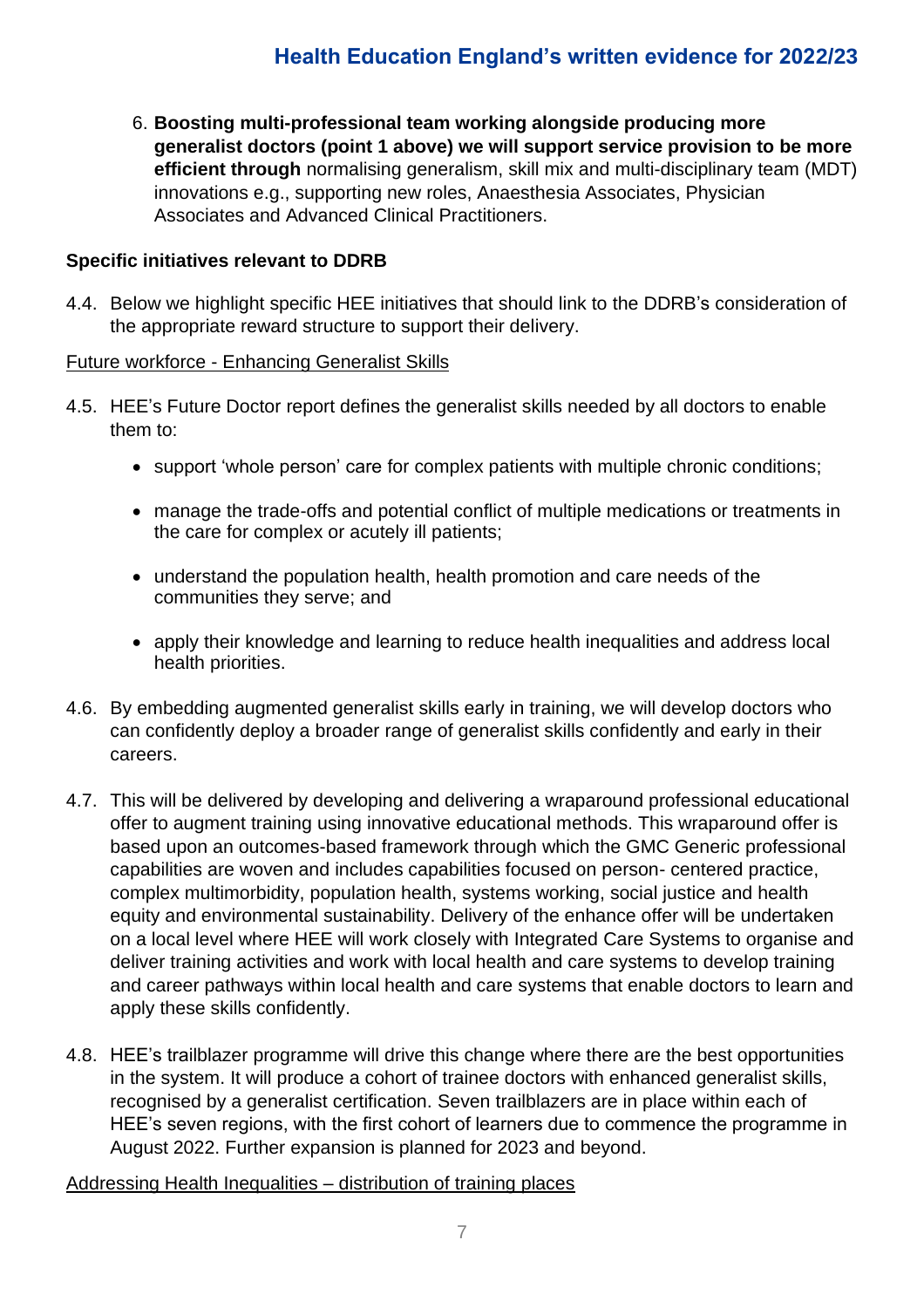- 4.9. The NHS Long Term Plan committed to meaningful action to tackle health inequalities. With this fundamental principle in mind, HEE has worked with NHSE/I to develop a robust model for guiding the distribution of HEE-funded training posts, being piloted in three highfill specialties (Haematology, Cardiology and Obstetrics and Gynaecology) to better align with patient need. This follows evidence from NHS Improvement showing a correlation between Summary Hospital Mortality Indices and doctors per head of population, together with the realisation that specialty trainees form a crucial component of the junior doctor workforce up until they complete their training.
- 4.10.Furthermore, upon completion of training most doctors settle to practice permanently throughout their careers. Further evidence of the difficulty in attracting permanent medical staff and trainees to coastal areas as an example of this geographical misalignment of staff to patient need has been highlighted in the Chief Medical Officer's 2021 annual report. In short, trainees tend to remain where they are to become the permanent NHS staff resource for an area and currently the geographies that appear unattractive to train in for junior doctors suffer worse health outcomes with greater disease prevalence and yet with recourse to fewer trainees and trained senior staff.
- 4.11.The first training posts within these three specialties will move in time for trainees to commence in post in August 2022. Work is now commencing to model a further tranche of specialties as part of a commitment to review the distribution of all foundation and specialty training posts.
- 4.12.The programme also seeks to address long-term challenges with attracting, recruiting and retaining trainees in remote, rural and smaller health systems. There is an opportunity to highlight and promote the educational value of remote and rural clinical placements and to develop guidance for creating and supporting training posts in these locations. Postgraduate Deans have also been asked to look at distribution of doctors within their own footprints, with remote and rural systems in mind.
- 4.13.The proposed direction would address short-term service needs; improve training quality by providing trainees with greater exposure to conditions related to their specialty; and support long-term benefits for populations with current geographical and specialty shortages. This follows evidence that specialists are likely to settle and practice near to where they train. GMC data shows that 48.57% of specialists who gained their CCT between 2012-2019 are based within 10 miles of their specialty training postcode, and 80% within 50 miles.
- 4.14.HEE has recommended a range of methods to transition the distribution of training to the future recommended position, while maintaining continuity of care and patient quality and safety at the same time.

#### Flexible Pay

4.15.We note the DDRB would welcome evidence or proposals that look at extending the range of pay premia to cover difficult to recruit to specialties and geographies. We suggest this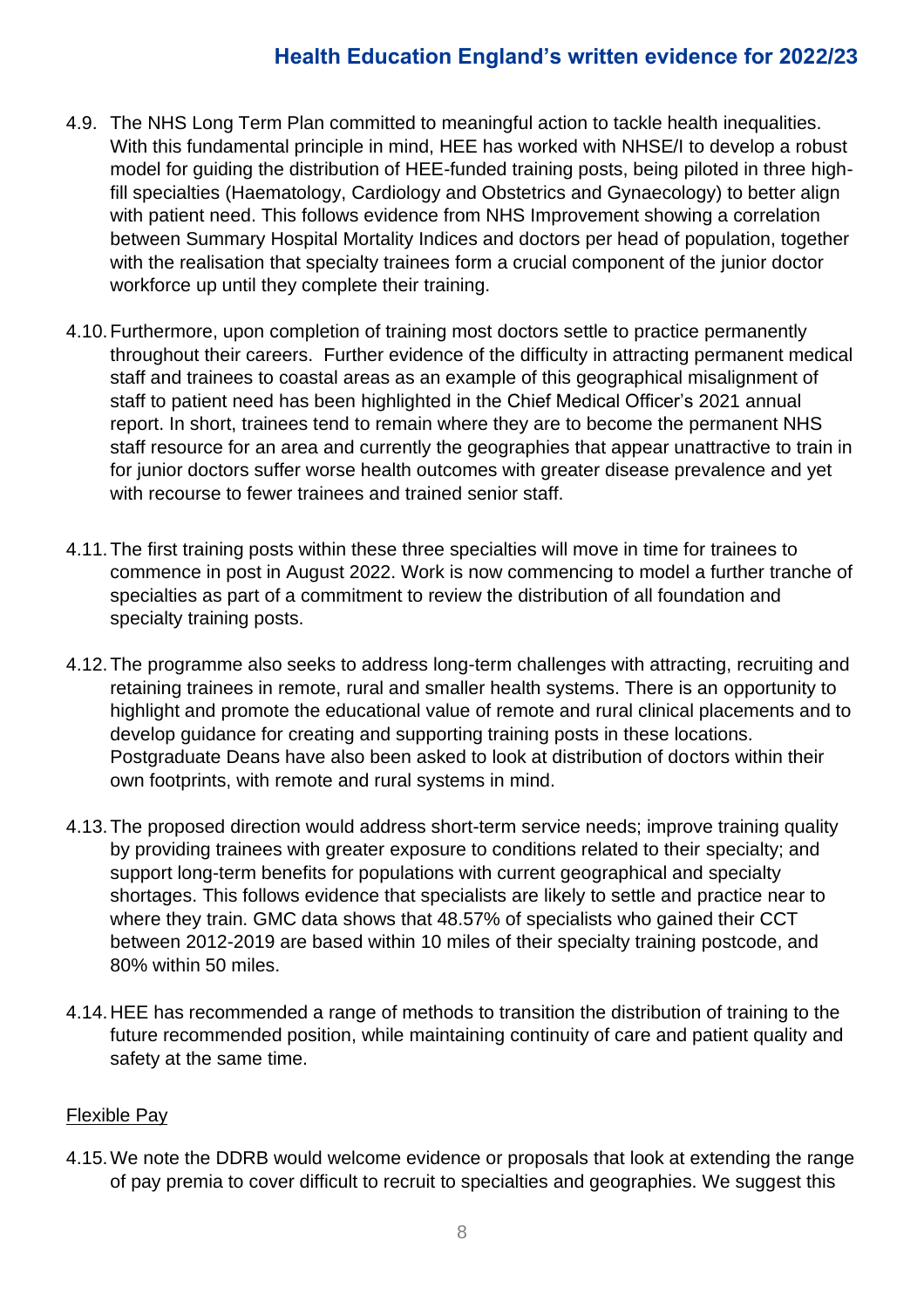debate should link to HEE's work around the geographical distribution of training places described above, given the potential scope for a complementary approach.

- 4.16.In terms of providing evidence, HEE's experience of introducing flexible pay premia is limited to the General Practice Targeted Enhanced Recruitment Scheme (TERS) and a small number of non-GP training posts in the North East region. The TERS is an initiative that offers a one-off taxable payment of £20,000 to GP trainees committed to working in a select number of training places in England that have been hard to recruit to. The scheme has been running since 2016. The sum is repayable if trainees leave the programme during the training period and is taxable.
- 4.17.The 20/21 data appears to show this has been successful (see Appendix C), and HEE is therefore considering whether flexible pay premia should also be considered in psychiatry where there is a similar pressing need to increase recruitment to the training grades. However, HEE believes caution should be exercised in extrapolating the TERS results in considering the evidence for flexible pay premia more generally as GP (and psychiatry) trainee recruitment present specific issues and other factors may also have influenced the results. Furthermore, longitudinal tracking is required to ascertain if TERS trainees remain in an area post CCT. Allocation of TERS places for 2022/23 round have increased to 800 in line with the GP contract and funded by NHSEI.
- 4.18.It should also be noted that following its review of the UK Foundation Programme, HEE announced that from August 2019 it would launch a range of Foundation Priority Programmes to support specific areas of the UK that have historically found it difficult to attract and retain trainees through the foundation and specialty recruitment processes. The main aim is to maximise the opportunity for applicants who wish to be in less popular areas and therefore improve supply for specialty training and beyond.
- 4.19.To date, priority programmes have been introduced and evaluated, including the following local financial incentives:
	- Trent Foundation School are offering an enhanced salary package in the second year of the programme;
	- Northern Foundation School are offering eighty-five priority programmes with an offering of £7,500 per training year taxable incentive. These programmes also include additional educational support for all F1 and F2 doctors through the F-Docs online education package;
	- Wessex Foundation School are offering three programmes, which are located on the Isle of Wight in the second year. Trainees will be given £8,750 (taxable) in their F2 year to spend on whatever they like.
	- All Foundation Schools are offering programmes which include a fellowship with the Royal College of Psychiatry with the intention of supporting recruitment to Core Psychiatry programmes.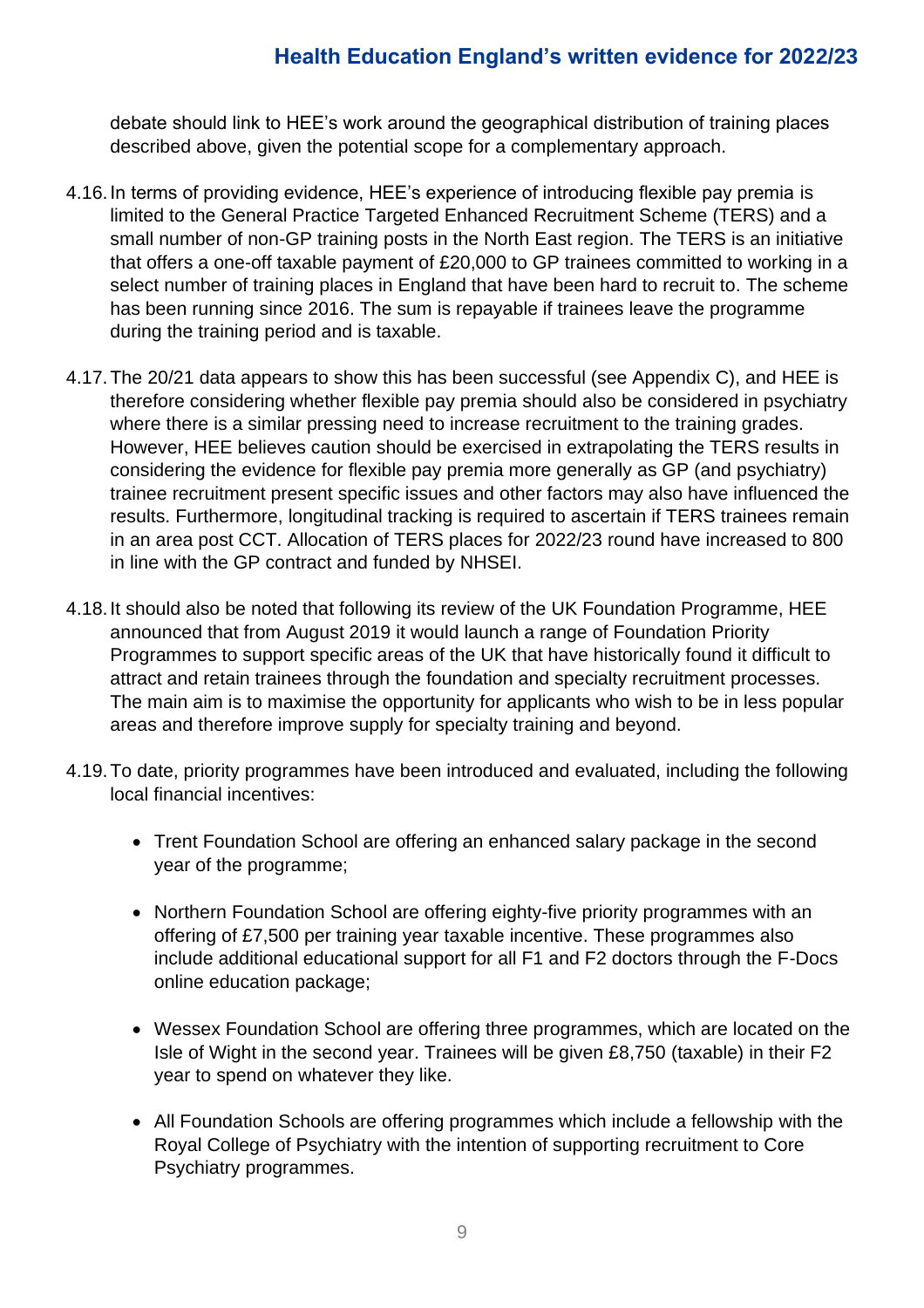### SAS Doctors

- 4.19 HEE acknowledges many doctors choose a career as a SAS doctor, but that some SAS doctors report concerns with a lack of support in the workplace. Given this career choice and their significant contribution to patient care and service delivery, HEE is committed to addressing such concerns by increasing opportunities for, and enhancing the development, of SAS doctors. To support this, HEE administered a fund of £4.5m in 2019/20 and £5m in both 2020/21 and 2021/22 for the development of SAS doctors.
- 4.20 However, it is equally important that SAS doctor roles are seen as a viable career choice. HEE has engaged with colleagues from DHSC and NHS Employers on the development of the 'Specialist Grade' doctor role introduced in 2021. This is designed to offer career progression and professional development opportunities whilst also ensuring that this is aligned to employer and service need.

### **5. Enhancing Junior Doctors Working Lives**

- 5.1The Enhancing Junior Doctors' Working Lives (EJDWL) programme was established in 2016 to address the concerns and improve the working lives of doctors in training. The programme includes initiatives such as, reforming study budgets, study leave and delivering greater flexibility in medical training.
- 5.2Enhancing Junior Doctors' Working Lives continues to be an important focus of HEE's work. The EJDWL programme aims to enable doctors to progress in their training and longer-term medical careers whilst maintaining a healthy and balanced personal life.
- 5.3 HEE's annual report on the programme<sup>4</sup> details the progress we have made to enhance junior doctors' working lives during 2020-2021. Progress in key areas includes -
	- expanding the availability of Less Than Full Time (LTFT) training (category 3) to all doctors in specialty training, meaning eligibility criteria will no longer be required if seeking to work flexibly;
	- extending the Out of Programme Pause (OOPP) offer, allowing trainees to 'step in step out' of training without unnecessary burden;
	- embedding the Supported Return to Training (SuppoRTT) programmes which support trainees return onto programme after a period of absence – regardless of the specialty.
- 5.4HEE is committed to increasing flexibility in postgraduate medical training to support trainees work more equally across all specialties. A key initiative is HEE's work to provide trainees across all specialties with the opportunity to undertake a period of Less Than Full Time training for personal choice (known as Category 3 Less Than Full Time Training). The initiative intends to address the risk of trainee burnout and support time for recovery and restoration of work life balance. HEE rolled this out in Emergency Medicine, Paediatrics and Obstetrics and Gynaecology initially.

<sup>4</sup> Enhancing Junior Doctors' Working Lives 2021 (hee.nhs.uk)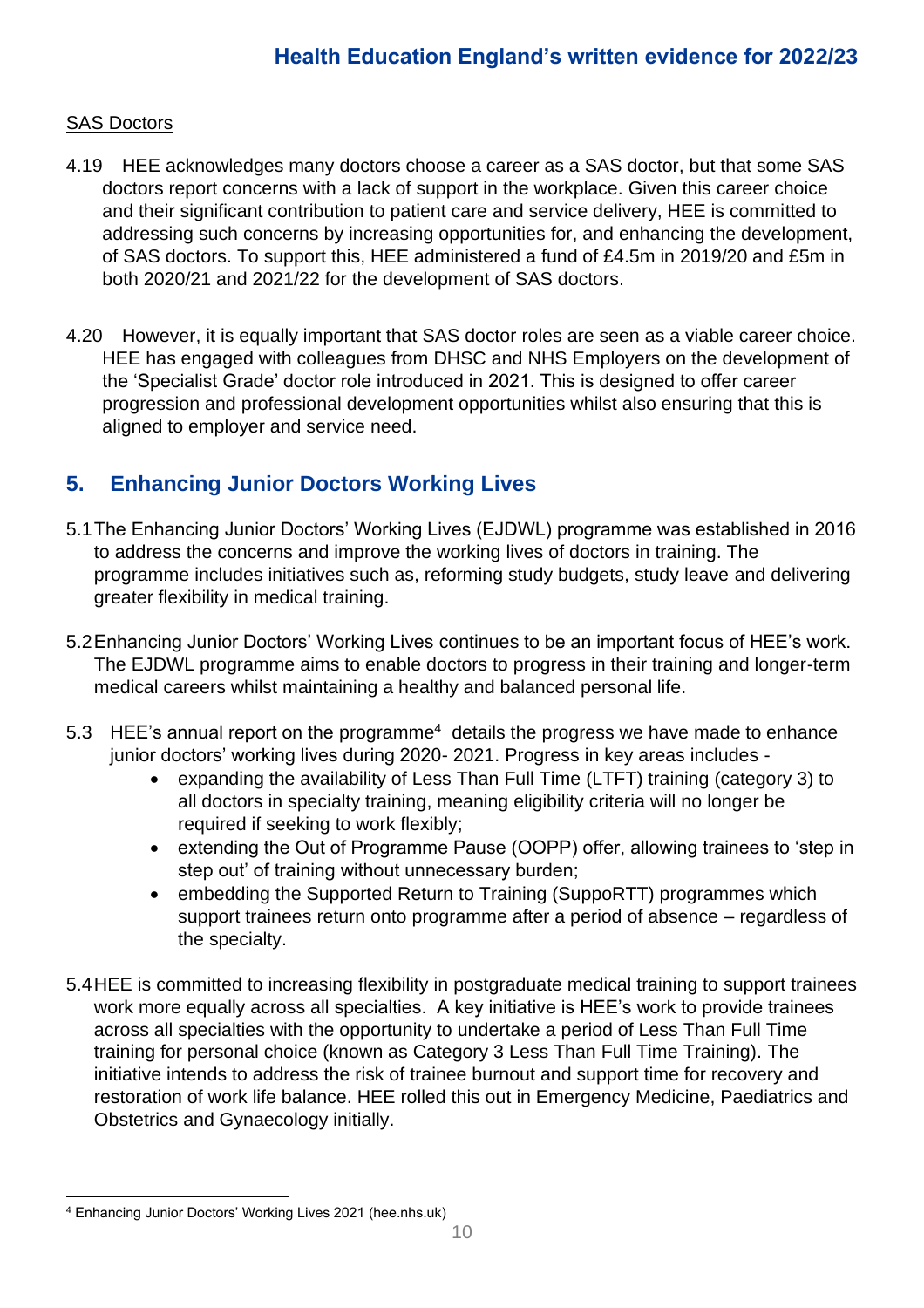- 5.5In response to the pandemic, HEE has accelerated the planned roll out of LTFT Category 3 to all remaining specialties. Trainees in intensive care medicine, higher physicianly specialties, radiology and psychiatry have had the opportunity to apply to train LTFT from August 2021, and trainees in all the remaining specialties are able to train LTFT from February 2022. The offer in the 2021-22 academic year is for trainees to be able to train LTFT for a 4-month window (to mitigate pressure on service/rotas). In 2022-23, trainees in all specialties (except foundation) will be able to apply for train LTFT for the entire year. Plans for Category 3 in Foundation are now in development.
- 5.6 A three-year longitudinal evaluation of LTFT Category 3 is underway. The findings of the Year 1 report 'Less than Full Time Training Category 3 Initiative Year 1 Evaluation Report' are particularly positive in respect of trainee wellbeing and work/life balance. HEE will continue to monitor this once LTFT Category 3 is rolled out across all specialties. Less than Full Time Training Category 3 Initiative Year 1 Evaluation Report.<sup>5</sup>
- 5.7Since 2019, HEE has introduced the Out of Programme Pause (OOPP) which enables doctors in training, who have had at least two years of full registration with the GMC and are progressing satisfactorily, to apply to undertake clinical work, within a UK-based organisation, and without the training assessment burden. Any competencies gained during OOPP can be assessed on the trainee's return to the programme and, if appropriate, counted towards their CCT.
- 5.8Regional programme pilots established in 2019 have been extended in 20/21 reflecting the impact of the pandemic. The OOPP pilot is now offered to trainees across all specialties and locations in England to give trainees the option of stepping out of training if they wished. Trainees are to apply for OOPP until end of July 2023, when the first full evaluation of OOPP will be published.
- 5.9The SuppoRTT initiative aims to ensure all trainees are clinically confident and fully supported when returning to training following a sustained period of absence. SuppoRTT ensures that trainees know they can step out and step back into training in a safe and supportive way, including an offer of a period of supernumerary time, which helps with confidence.

#### Gender Pay Gap

- 5.10 HEE welcomes Professors Dame Jane Dacre and Carol Woodhams research and the review into the gender pay gap in medicine, in the 'Mend the Gap: The Independent Review into Gender Pay Gaps in Medicine in England'.
- 5.11 HEE acknowledges the important issues flagged during this review process and highlighted in the report. HEE is committed to tackling the gender pay gap through the actions within our remit and in supporting the work of the Gender Pay Gap Panel.

### Action to understand doctors' and dentists' experience of the medical and dental training **systems**

<sup>5</sup>https://www.hee.nhs.uk/sites/default/files/documents/HEE%20LTFT%20Cat%203%20Initiative%20Year%201%20Report\_0.pdf , Pg. 18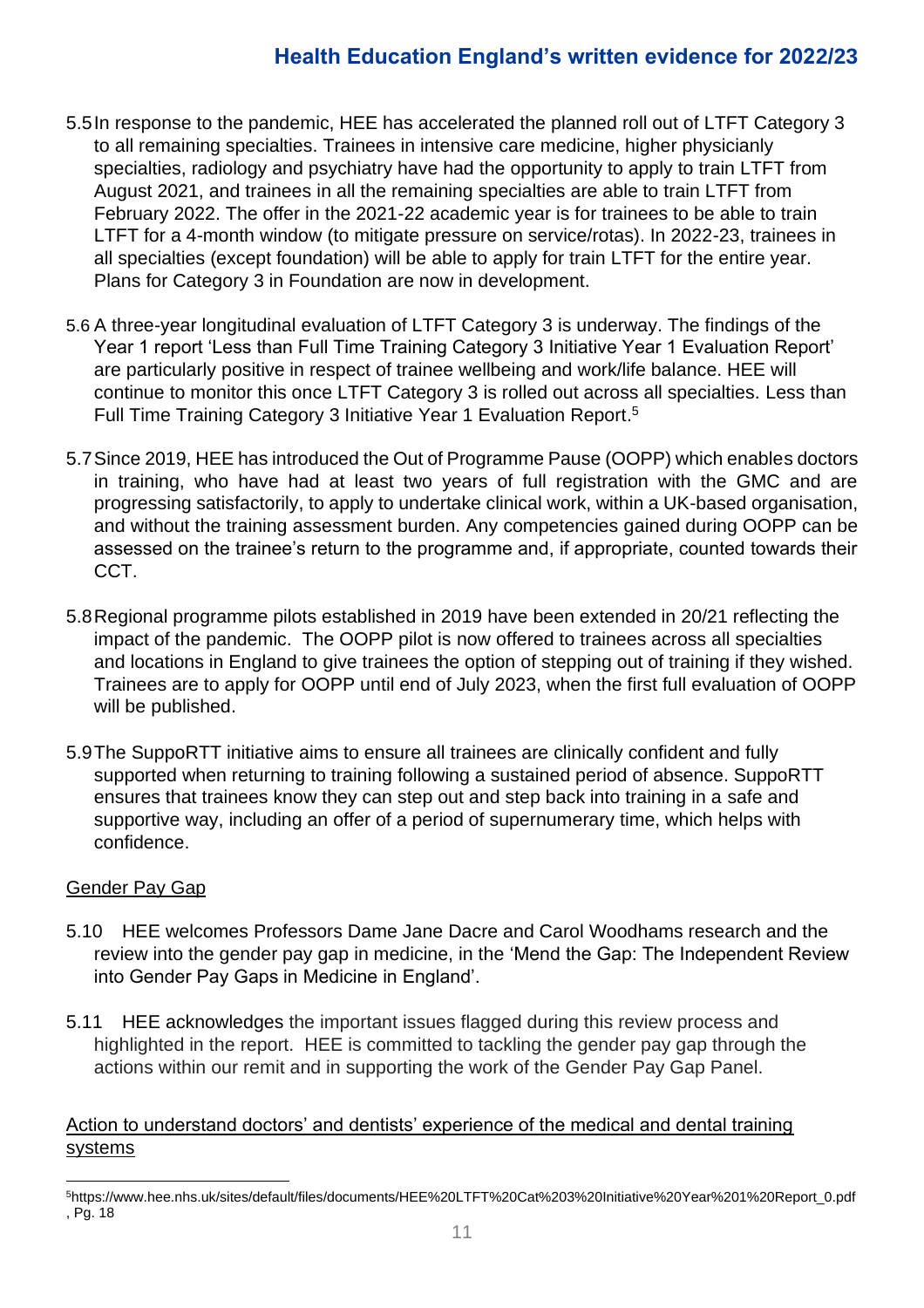- 5.12 We note the request for more details of action taken to understand and address concerns about doctors' and dentists' experience of the medical and dental training systems, including concerns about the cost of training and exams, and about the impact on trainees' family lives of the way that training placements are distributed through the deanery system.
- 5.13 In 2021, HEE published the updated Quality Strategy and Quality Framework documents which provide the basis for our local work in ensuring quality in the healthcare learning environments. The Quality Strategy is underpinned by the HEE Quality Framework, which makes clear the quality standards we expect of clinical learning environments, safeguarded through the NHS Education Contract. Both the strategy and the framework describe how we will monitor and assess quality, respond to quality concerns and capitalise on good practice, innovation and technology.
- 5.14 To enhance our role in ensuring the quality of education and training HEE introduced the National Education and Training Survey (NETS) in 2016. NETS is the only national survey open to all undergraduate and postgraduate students and trainees undertaking a practice placement or training post in healthcare as part of their education and training programme. The survey gathers opinions from students and trainees about their time working and training in practice placements and training posts, asking them to provide feedback on what is working well and what they think could be improved.
- 5.15 The most recent survey closed on Tuesday 30 November 2021. The results will be published in January 2022. Further information is gathered through the GMC's national training survey.
- 5.16 HEE undertakes additional engagement through national workstreams where we seek solutions to key issues with partner representatives of trainee associations such as the HEE Study Leave Group, Training in the Independent Sector and the inaugural HEE Equality, Diversity and Inclusion learner assembly. The latter event has helped inform a national EDI Quality Improvement plan, that will be delivered through the HEE Quality Framework.

#### Cost of training and exams

- 5.17 There has been an ongoing commitment from all Royal Colleges to be transparent in the use of income obtained from doctors in training, e.g., for examination fees etc. Colleges have worked with their trainee groups on how best to achieve this. For example, the Royal College of Psychiatrists is one of several colleges to have issued a financial report articulating how they spend their exam-related income. The Academy Trainee Doctors' Group (ATDG) is continuing to encourage transparency and is sharing best practice in achieving this.
- 5.18 HEE has also reformed the study budget system for doctors in training. The reforms are designed to ensure that access to educational resources is fair, based on individual need, and that the process promotes higher quality, more efficiency, flexibility and transparency. HEE work is supported by the HEE Study Leave Group with wide representation including from the BMA Junior Doctors Committee, NHS Employers and HEE teams, alongside other stakeholders.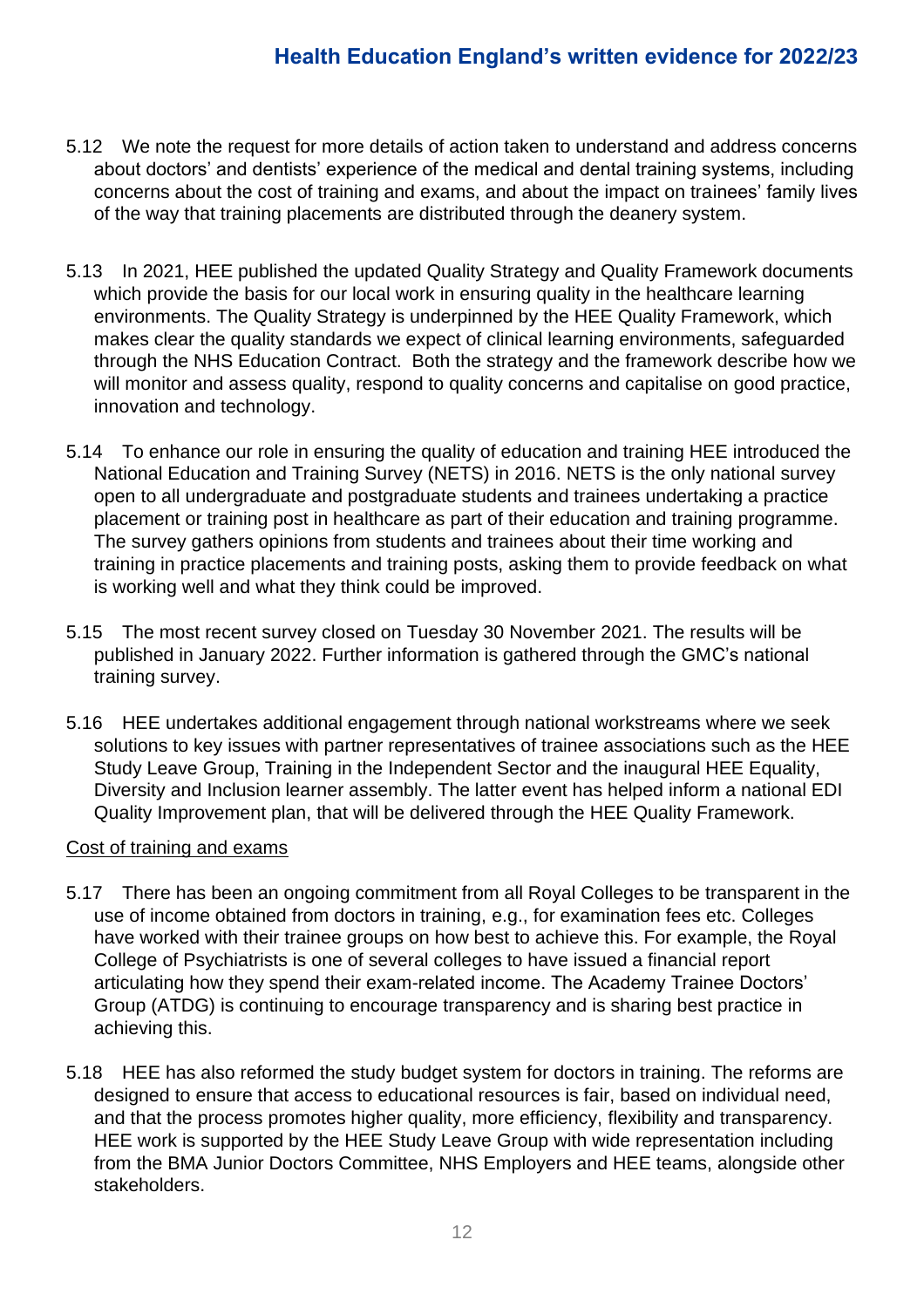5.19 COVID-19 has had a profound effect on the accessibility and provision of study events and education. Evaluation of HEE's study budget reforms is with that background. HEE's Study Leave Report Testing accessibility document published in July 2021 highlighted two issues for further consideration. Firstly, the current study budget allocation is not fairly weighted for NHS Trusts with medical training posts directly funded by Trusts. Secondly more effective recording of Study Leave data across HEE is needed - linked with the Trainee Information System. It is hoped progress in these key areas will be seen in 2021/22.

The impact on trainees' family lives of the way that training placements are distributed through the deanery system

- 5.20 HEE has worked closely with the other nations and in conjunction with the BMA to develop a system to give trainees with special circumstances flexibility of where they train. The process ensures that applicants with special circumstances and a requirement to train in a particular location are treated in a fair and consistent way. Any applicant who fails in one of the two eligibility criteria can apply to have their circumstances taken into consideration, allowing them to be pre-allocated into a post, subject to it meeting the requirements of their training programme. The two criterion are:
	- Criterion 1 the applicant is the primary carer for someone who is disabled as defined by the Equality Act 2010.
	- Criterion 2 the applicant has a medical condition or disability for which ongoing follow up for the condition in the specified location is an absolute requirement.
- 5.21 Applications are reviewed by a national panel following each major round of recruitment. Applicants are entitled to appeal the decision of the national panel and are given the opportunity to submit additional evidence which is reviewed by an appeal panel.
- 5.22 HEE's work on the national Inter Deanery Transfer (IDT) process provides a consistent, robust and transparent process to support trainees to transfer around the UK. The national process has been established by the Conference of Postgraduate Medical Deans (COPMeD), HEE, Northern Ireland Medical & Dental Training Agency, NHS Education for Scotland, Wales Deanery, and the BMA.
- 5.23 This process supports doctors in training who may consider inter deanery transfer / relocation due to an unforeseen and significant change in circumstance since accepting an offer of a post in a training programme.
- 5.24 An unforeseen and significant change in circumstances should relate to, a personal disability as defined by the Equality Act 2010, a mental health condition, primary carer responsibilities, parental responsibilities, or a committed relationship (or the breakdown of a committed relationship).
- 5.25 In November 2020, HEE announced new arrangements for the payment of relocation and expenses for junior doctors appointed to a new training programme, which applies nationally. The arrangements took effect on 1 November 2020 and apply to all new starters from August 2020.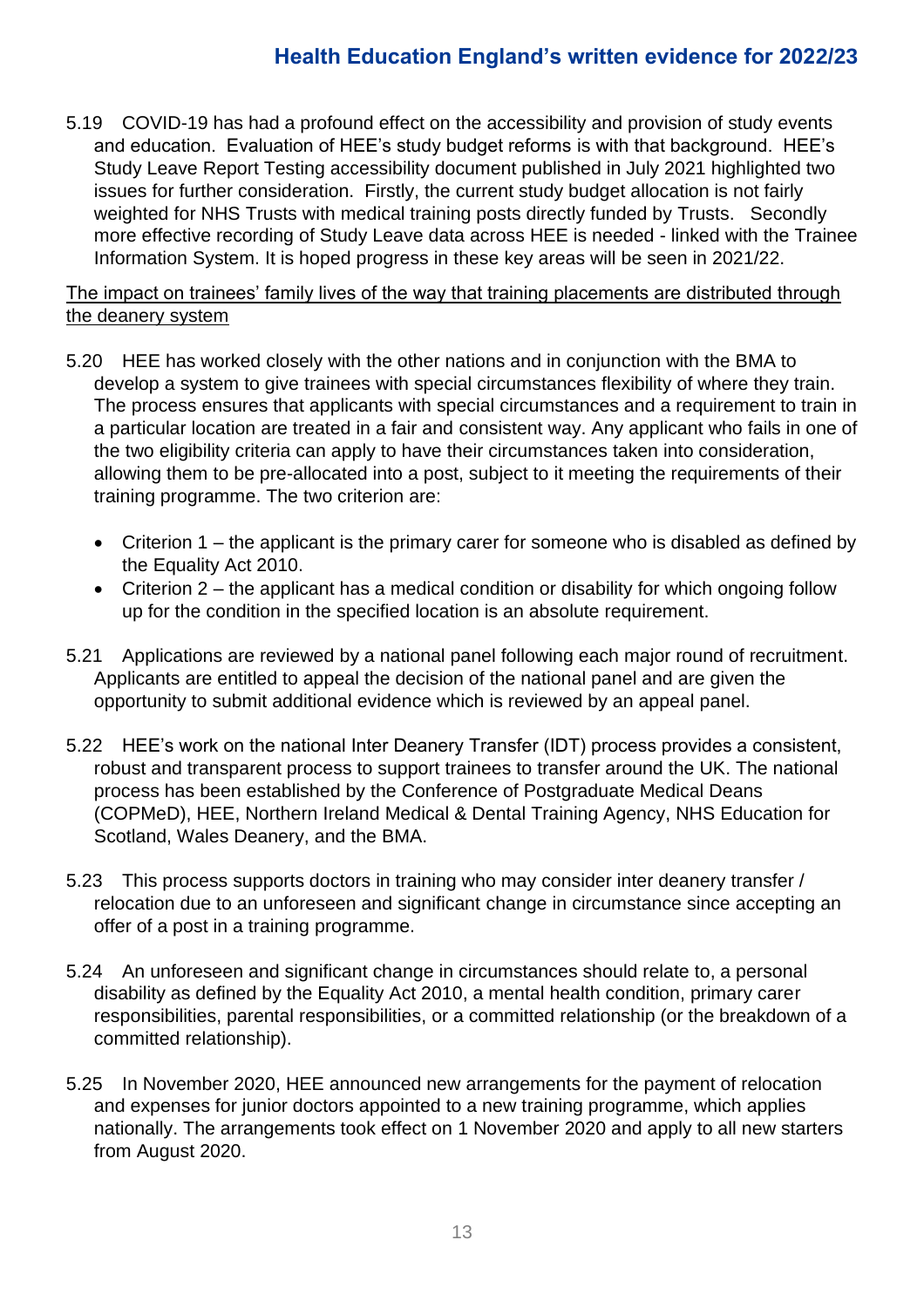- 5.26 The single framework replaced a wide range of different arrangements and funding allocations which existed across the country. Under the new national framework eligible trainees will be able to claim up to £10,000 to cover relocation and excess mileage costs over the duration of their postgraduate training which will be fully funded by HEE.
- 5.27 HEE has worked closely with the BMA and other stakeholders on the new national framework which aims to provide a consistent approach to support all trainees across the country who face the financial costs of moving house to take up training, and/or may be financially disadvantaged because of their training programme covering a large geographical area.

### **6. Impact of COVID-19**

#### **Impact of COVID-19 on undergraduate medical education**

- 6.1. The COVID-19 pandemic led to significant changes and disruptions to medical education due to loss of teaching time and placements. The pandemic has disrupted the wellestablished, traditional structure of medical education and functioned as a springboard for the development of remarkable innovations, such as accelerating the development of online learning, introduction of novel ways of student assessment, simulation software, remote consultations, changes to clinical assessment, and repurposing elective periods. However, the challenges remain, and medical schools and students continue to be monitored to assess whether further mitigating action will be required.
- 6.2. A second issue was the impact of COVID-19 on the 2021 A-level results that for a second year resulted in more applicants achieving the requirements of their conditional offers for a place at medical school. Every year, UK medical schools make more offers than there are places, with exams acting as a triage for final allocation of places.
- 6.3. As also happened in 2020, the greater number of higher A level grades resulting from teacher assessment grades compared with previous years resulted in a significant oversubscription. The Government committed to ensuring all successful applicants should be provided a place, so HEE worked with the General Medical Council, the Office for Students and the Medical Schools Council in the creation of additional capacity, helping to broker arrangements with individual medical schools and securing funding for the additional places from Government.
- 6.4. Grade inflation may result in rises in successful applications for medical, dental and other healthcare courses, with potential impacts on number controls and opportunities for Widening Access and Participation applicants. The pandemic may result in a long-term disproportionate negative impact to students applying to medical school from a lowsocioeconomic background. In addition, the upsurge in medical school applications increases the likelihood of stricter University entry criteria over the coming years.
- 6.5. Intake targets in 2022 will revert to pre-pandemic levels, so work is underway with medical schools to ensure these targets are adhered to whatever method is employed in the grading of A-level results, and to ensure that there is no detrimental impact on opportunities for applicants from lower socioeconomic backgrounds.

#### **Impact of COVID-19 on postgraduate medical education**

6.6. National and regional pandemic surges have had a significant cumulative impact on postgraduate medical trainees' experiential learning and attainment. From our data collections and engagement with employers, we know that the experiential learning of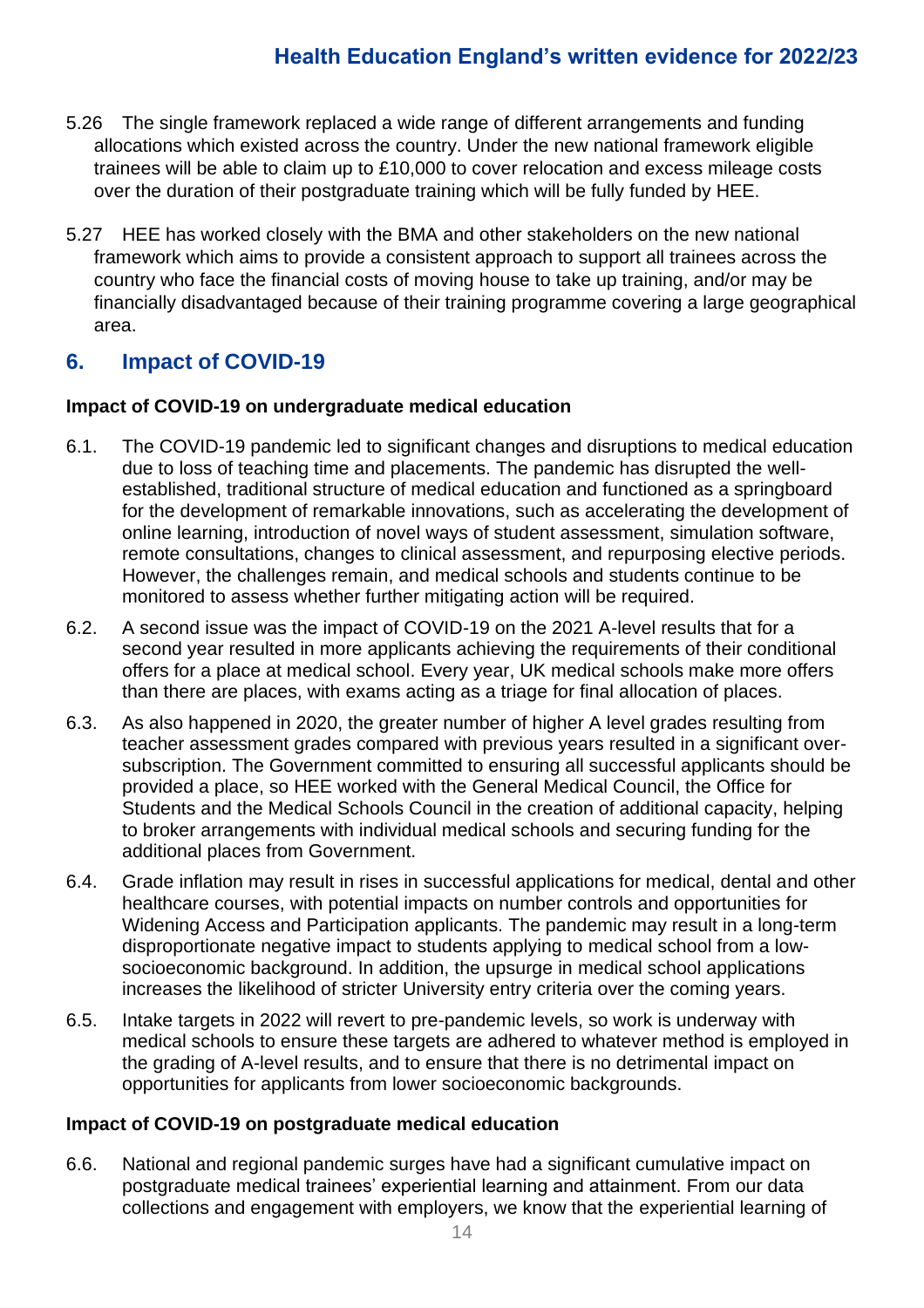trainees has been materially affected during each surge of the pandemic. These trainees have been either formally or functionally redeployed<sup>6</sup> to COVID-facing settings, or had elective learning opportunities cancelled, resulting in a diminished and "monochrome" training experience. HEE's analysis in Spring 2021 indicated that this impact could risk the progression of up to 50% of trainees, posing a major risk to the continued flow in medical workforce supply.

- Training extensions may be necessary for trainees to obtain the education outcomes required by the medical regulator before they can complete training and be entered onto the specialist register. **Figure 1: [Training recovery to enable service reset and minimise](#page-14-0)  [bottlenecks to progression](#page-14-0)**
- 6.7. shows how training extension have the potential to disrupt the workforce supply pipeline. Foundation doctors (F1 and F2) would not be able to progress into training posts (ST1-8 or CT1-2), which would disrupt the workforce supply pipeline, as the "product" of training (Consultants and GPs with CCTs) cannot be achieved. This would cause congestion to the training pipeline.



 **Figure 1: Training recovery to enable service reset and minimise bottlenecks to progression**

- <span id="page-14-0"></span>6.8. Without targeted intervention, there is therefore a risk to the supply of consultant, GP and middle grade doctors. These senior decision-makers will be essential to the COVID-19 recovery. The Programme's aims include:
	- Stage 1. Reset (March 2020 August 2021) Maintain PGME processes and workforce supply using the necessary adaptations initiated during the pandemic to allow training progression.
	- Stage 2. Recovery (April 2021 December 2022) Enable trainees to gain essential competencies lost or inaccessible during the pandemic and address wellbeing issues.
	- Stage 3. Reform (ongoing) –Ensure that the medical education reform programme (MERP) builds on the lessons learned from COVID-19 in implementing further reforms.
- 6.9. Our recently published Interim Report<sup>7</sup> focuses on the impact on the Postgraduate Medical Education (PGME) of England's 55,000 junior doctors in training, who are not only an essential part of the current workforce but also the future consultant, GP and decision-making registrar workforce to managing the significant NHS care backlog post-

 $^6$  "Formal redeployment" refers to the movement of a trainee to a different clinical area to their planned placement, agreed in advance between the employer and postgraduate dean. "Functional redeployment" describes when a trainee's placement setting is repurposed by their employer for COVID care, e.g., an acute elderly ward being redesignated as a COVID step-down ward.

<sup>7</sup> COVID-19 Training Recovery Programme Interim Report (October 2021). [https://www.hee.nhs.uk/sites/default/files/documents/C-19\\_Recovery\\_Sept21\\_Final.pdf](https://www.hee.nhs.uk/sites/default/files/documents/C-19_Recovery_Sept21_Final.pdf)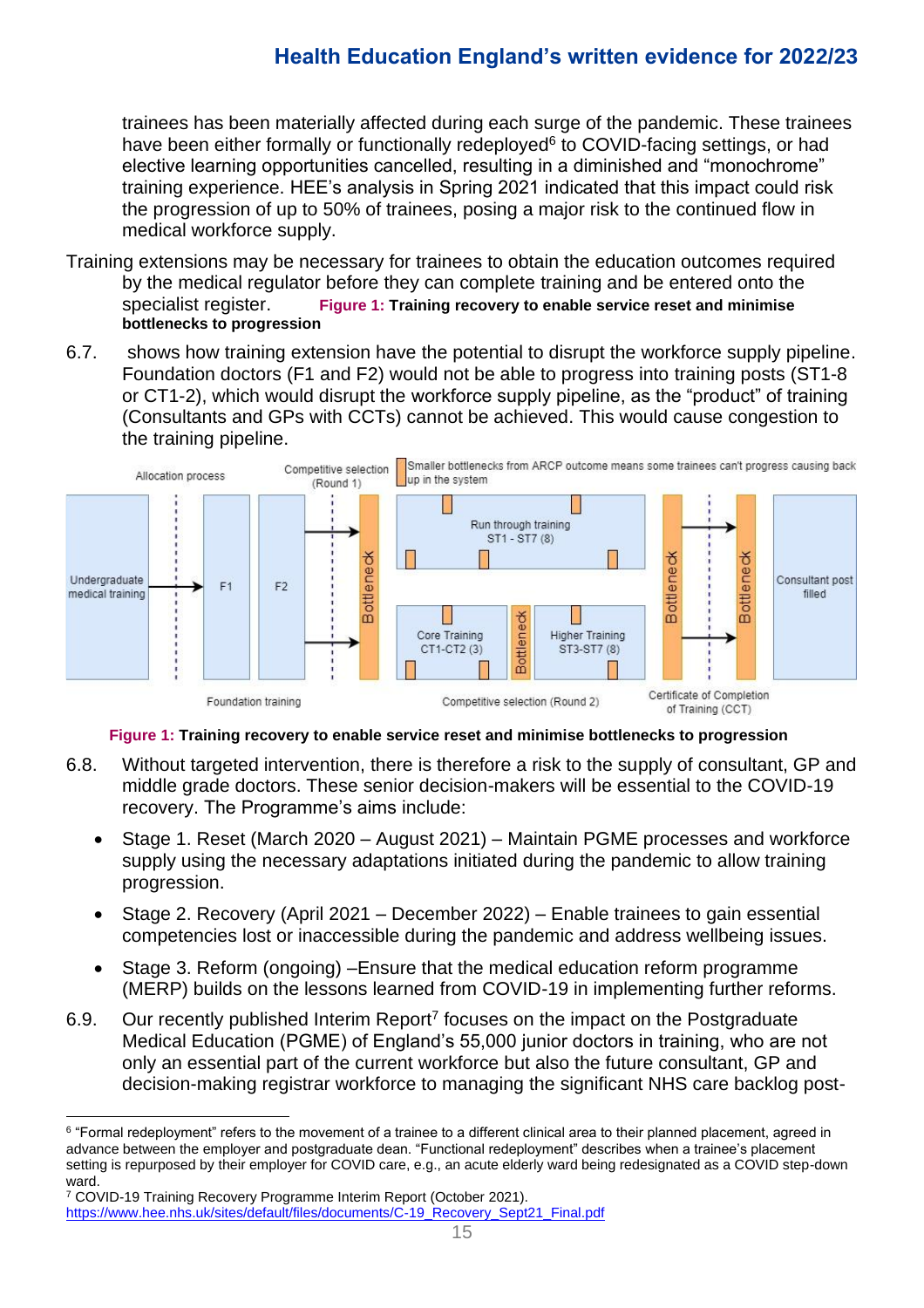pandemic. The report outlines the approach taken to define, manage and reduce risks to medical workforce wellbeing, numbers and future supply.

- 6.10. We have therefore signed up to 18 joint commitments, that set out to: continue system engagement; increase opportunities for training recovery, ensure wellbeing for training recovery and future resilience, embed improvements to training and share best practice.
- These system-wide commitments will be essential to avoid further extension costs, and to support trainees who are managing ongoing curriculum gaps. We will continue to work with partners to support trainees, maximise training opportunities while supporting service recovery, and embed continuous improvements to training structures and delivery. We must ensure service and training recovery are integrated. As pressures increase, embedding training recovery into service delivery remains crucial to ensure progression through training (as in **Figure 1: [Training recovery to enable service reset and](#page-14-0)  [minimise bottlenecks to progression](#page-14-0)**
- 6.11. ) and supply the workforce needed to deliver COVID care and recovery, restore services and reduce waiting lists.
- 6.12. As a result of HEE and partners' interventions, extension rates are currently significantly lower than original projections. Annual Review of Competency Progression (ARCP) and assessments
- 6.13. Training extensions have been the traditional way of achieving outstanding curriculum requirements during a set training period. These have been necessary to ensure that trainees obtain the education outcomes required by the medical regulator to complete training and be entered onto the specialist register. This congestion to the medical workforce supply pipeline due to the pandemic would hold doctors back from progressing to the next stage of training, resulting in post unavailability for new recruits, as these positions would continue to be occupied.
- The numbers affected during the pandemic are such that if every trainee were simply given an extension to cover the period of the pandemic, this would lead to very significant costs to the system in terms of additional funding and workforce supply and risking significant discontent and attrition in the junior medical workforce. Although retention in postgraduate medicine is high, the impact of COVID threatened to affect trainees' progression (as in **Figure 1: [Training recovery to enable service reset and minimise](#page-14-0)  [bottlenecks to progression](#page-14-0)**
- 6.14. ).

#### **Mitigating the length of extension to encourage progression**

6.15. HEE has worked with the GMC, the other UK Statutory Education Bodies (SEBs) and medical Royal Colleges, on curriculum and Gold Guide (GG) derogations aiming to optimise training progression across the specialties, maintaining workforce flow. SEBs have approved GG derogations (ARCP Outcome 10.1 & 10.2) as no fault equivalents to Outcomes 2 and 3 respectively, recognising the impact that COVID may have had on training. These temporary derogations have enabled many trainees to achieve the required capabilities, progress and where appropriate to achieve Certificate of completion of training (CCT). **Error! Reference source not found.** provides a breakdown of trainees on outcomes 10.1 and 10.2 by grade in 2021.

| Count CT1 CT2 CT3 F1 F2 ST2 ST3 ST4 ST5 ST6 ST7 ST8 |  |  |  |  |  |  |
|-----------------------------------------------------|--|--|--|--|--|--|
|                                                     |  |  |  |  |  |  |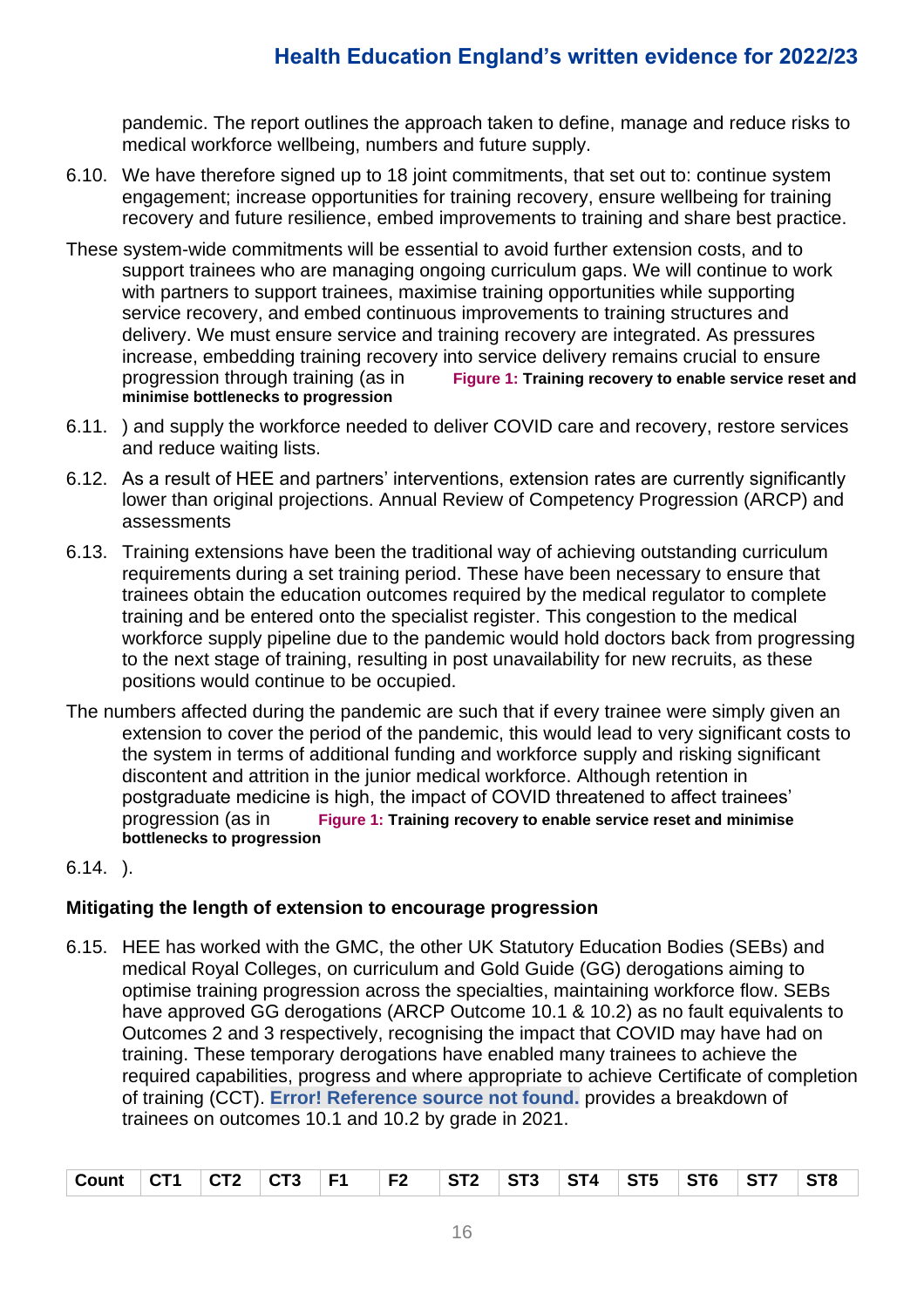| 10.1         | 342 | 741 | 53 |    |    | 151 | 321 | 440 | 316 | 236 | 134 | 25                 |
|--------------|-----|-----|----|----|----|-----|-----|-----|-----|-----|-----|--------------------|
| 10.2         | 4   | 70  | 35 | 44 | 24 | 14  | 112 | 58  | 101 | 65  | 100 | $7^{\circ}$<br>. . |
| <b>Total</b> | 346 | 811 | 88 | 44 | 24 | 165 | 433 | 498 | 417 | 301 | 234 | 97                 |

**Table 2: ARCP 2021 Data for trainees on 10.1s and 10.2s by grade**

6.16. We are confident that mitigating measures will continue to enable ARCPs to proceed with more permissive use of outcomes, fully informed by the most up to date curricula and decision aids across all specialties, optimising and enabling progression for trainees. However, the number of trainees with a training backlog has grown over the duration of the programme. These trainees carry a future extension risk, with the same resultant risks of cost, attrition from training programmes, slowed production of GPs and consultants and reduced service from lack of senior grades in training. HEE support and investment will continue to be required.

#### **Identifying individualised training needs and recovery options**

- 6.17. The COVID-19 pandemic caused significant training disruption, anxiety and distress to both trainees and educators. Since the establishment of the programme, HEE has gathered data insights and worked closely with educators to define the size and scale of disruption to postgraduate training, estimate potential extension requirements, and put mitigations in place.
- 6.18. Through the HEE Postgraduate Deans, their faculties and trust Directors of Medical Education (DMEs), the programme has emphasised the importance of individualised training recovery. To deliver on this principle, every trainee in the country has been offered a 1:1 conversation with their educational supervisor or training programme director (TPD), to identify their training and wellbeing needs. With the Academy of Medical Royal Colleges, we have encouraged educators to explore wide-ranging options for obtaining competencies, and to tailor training activities to individual trainees' learning needs.
- 6.19. The training recovery conversations are an opportunity for trainees and educators to reflect on the past year, think about learning and wellbeing needs, and plan for training recovery. This is the initial step to getting postgraduate medical education back on track. All trainees are offered a one-to-one training recovery discussion.

#### **Support for displaced or shielding trainees**

- 6.20. The supervision of COVID-19 displaced or shielding trainees programme was developed for the educational supervisors of displaced or shielding doctors in training. The programme may also benefit supervisors and educators of trainees in other settings.
- 6.21. The e-learning content was developed in collaboration with displaced trainees who share their experiences of being displaced and demonstrates how they can be supported to progress in their training.
- 6.22. We have developed specific guidance<sup>8</sup> for postgraduate trainees who have been shielding during the pandemic, supporting these trainees to acquire competencies in non-patient facing settings wherever possible. We have also signposted all learners to wellbeing resources and guidance for supporting NHS staff in high-risk groups.

<sup>8</sup> [Coronavirus \(Covid-19\) Information for trainees | Health Education England \(hee.nhs.uk\)](https://www.hee.nhs.uk/coronavirus-information-trainees)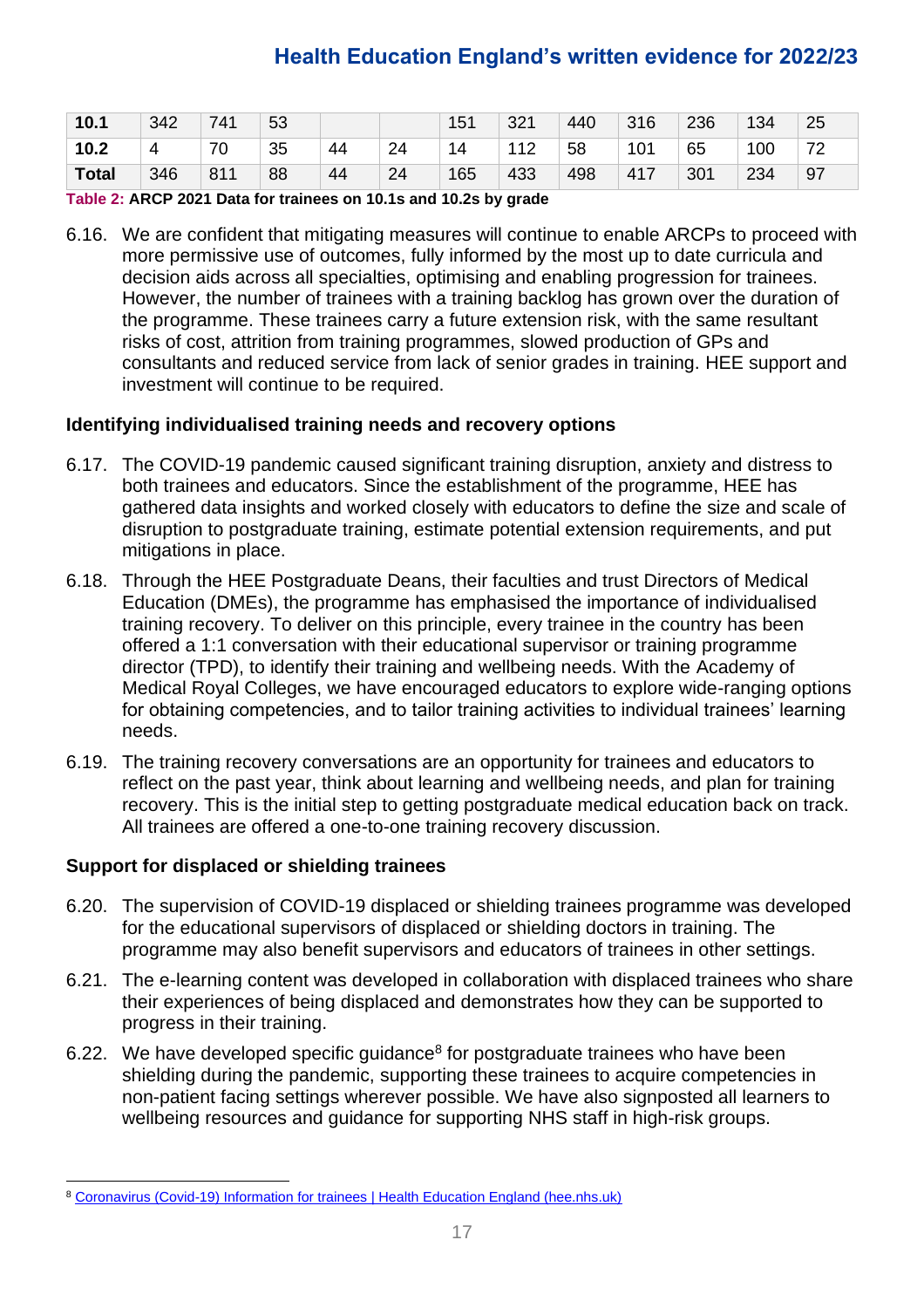6.23. Local PGME teams will support TPDs and DMEs in identifying lower risk placements and enabling vulnerable trainees to be placed in these posts if needed in future pandemic surges. Learning from this, we will develop future plans for more personalised training that include the identification of placements that support trainees with specific needs.

#### **Aligning training and service recovery**

- 6.24. Elective procedures offer significant educational opportunities for trainees, as well as enabling service recovery. HEE and NHSE/I are therefore liaising closely to build training into elective service recovery and service restoration plans.
- 6.25. In particular, NHSE/I's Getting It Right First Time programme is focusing on high volume, low complexity work to maximise service efficiency and reduce the elective backlog at pace. This work has potentially enormous educational value, and we are therefore working with NHSE/I colleagues at multiple levels to build training recovery into the elective recovery guidance.
- 6.26. Recovery of medical education and its ongoing delivery is very dependant on educational supervision delivered by senior clinicians. A conflict may arise as these clinicians are also key to the service recovery. To ensure the needed recovery of training and its future high quality delivery to an expanding trainee workforce, there is a requirement to appropriately fund educational time.

#### **Rotations**

- 6.27. Currently most training programmes start at fixed points in the academic year the majority being the first Wednesday of August. When the pandemic first emerged, HEE and the SEBs took the decision to pause April rotations, to support the service with its COVID-19 response. August scheduled rotations have continued as planned wherever possible, particularly for foundation and core trainees.
- 6.28. Facilitating individual flexibility in these start dates could support trainee wellbeing and will enable faster training recovery, decreasing workforce supply delays due to time out or additional training, by enabling progression at multiple points in the year.
- 6.29. HEE has permitted regional flexibilities to rotation dates for higher trainees, with a view to balancing regional training and service needs. This flexibility facilitates provision of highquality training posts for trainees to rotate into and support resilience within the system.
- 6.30. Local and regional demand scenarios will allow the system to respond with appropriate interventions at transparent trigger points as the pandemic develops at different speeds in different places.
- 6.31. HEE is making the most of local knowledge and expertise and minimising disruption to planned placements wherever possible. HEE offices are working with relevant colleagues locally to determine the pace and timing of rotational changes for existing trainees, facilitating discussions around geographical location, workload management and around induction. HEE is now planning to pilot different rotation models.

#### **Ensuring wellbeing for training recovery and future resilience**

6.32. HEE has worked closely with national, regional and local partners to ensure that the health and wellbeing of students and trainees is prioritised throughout their learning, working and training. HEE local Professional Support and Wellbeing Service (PSW) leads have met on monthly basis throughout the pandemic to share good practice and learning, and each PSW has maintained an online wellbeing hub for their trainees.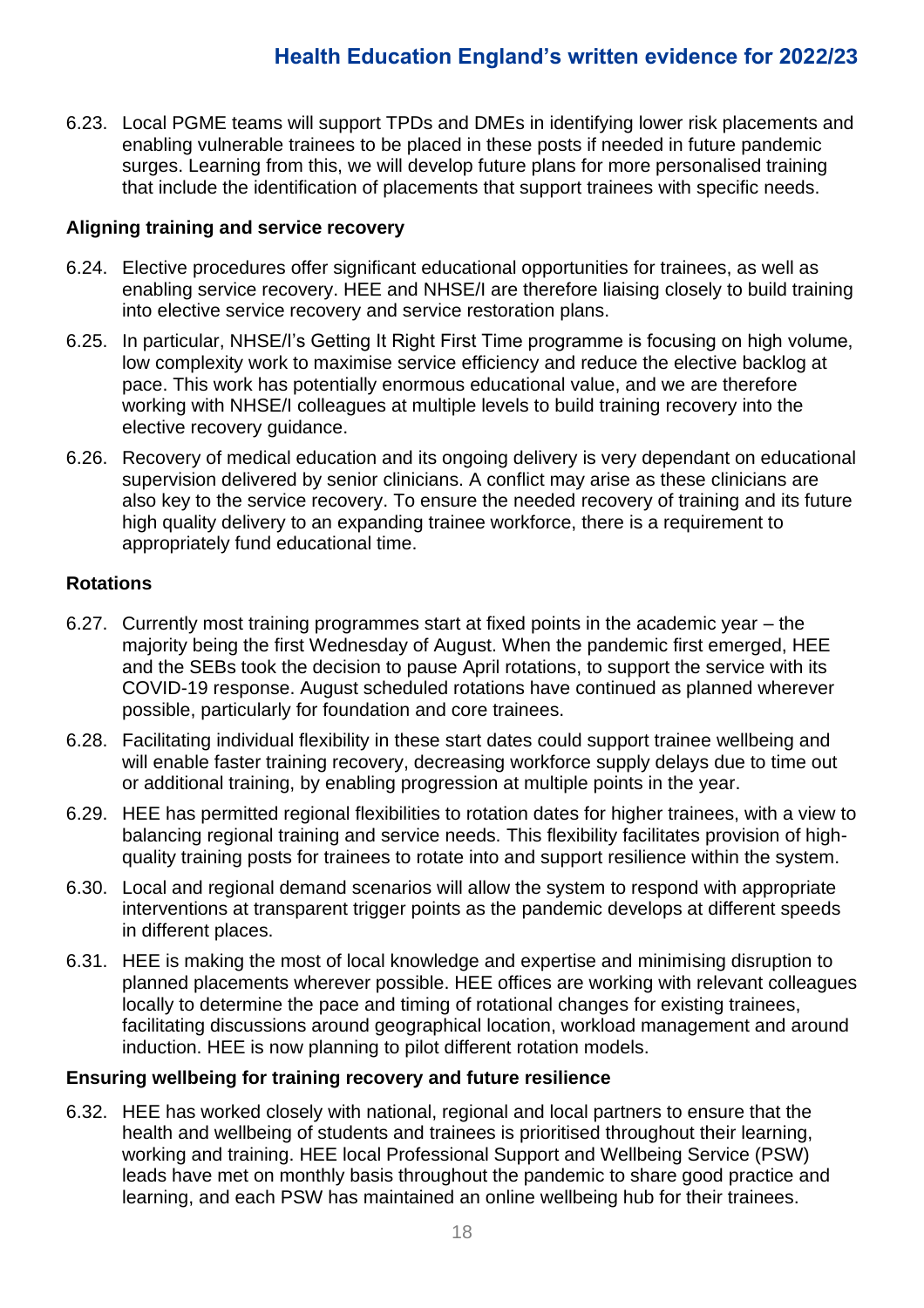- 6.33. We have encouraged trainees and educators to consider HEE's enhanced flexibility offer to promote recuperation and wellbeing, reduce burnout, and support trainees to consolidate skills acquired during the pandemic, rather than continuing at full pace in their training programme. Initiatives such as the Out of Programme Pause (OOPP) and Category 3 Lless than Full Time are important (Section 5).
- 6.34. HEE will continue to extend its flexible offers for trainees in England and will conduct a full impact analysis and evaluation of the flexible training offer, working with system partners to resolve any issues.

#### **Ongoing monitoring and mitigating against further disruption**

- 6.35. Recognising the impact of earlier waves on the pandemic on the education and training of health and care trainees, we have refreshed HEE's guidance on managing the training workforce<sup>9</sup>.
- 6.36. During autumn/winter 2021-22, with the emergence of the COVID-19 Omicron variant, HEE is capturing consistent and accurate data on the pandemic's impact on postgraduate medical education (PGME) at a local office, regional and national level. Data collection broadly falls into three categories:
	- changes to trainee's planned placements that materially affect their access to learning and curriculum opportunities, captured in real time by HEE local offices;
	- perceived risks to experiential learning and progression, as identified by trainees, training programme directors (TPDs) and Heads of Schools (HoS); and
	- actual impacts on trainee progression, including extensions, as identified by the ARCP process.
- 6.37. Taken together, these datasets allow postgraduate deans to monitor and identify developing risks to trainee progression prior to ARCP dates, and to develop an understanding of challenges to specialty training progression. This will inform plans to assist recovery of lost training at a system and individual level.

#### **Funding implications**

- 6.38. HEE has baseline funding for a finite number of doctors in training and contributes approximately 42%-43% of their basic salary whilst in Secondary Care and 100% salary in Primary Care. There are already pressures emerging from a greater number of doctors able to complete training or progress to the next level (foundation > core > higher) because COVID-19 has impacted their training and they have not yet attained the required competencies. This is resulting in extensions to training that either need additional funding or it will reduce the number of training posts available for recruitment.
- 6.39. It is important to remember that these are qualified doctors who are making a valuable contribution to responding to the COVID-19 pandemic at the expense of their training requirements. The numbers affected during the pandemic are such that if every trainee were simply given an extension to cover the period of the pandemic, additional funding would be needed at a cost of £300 million.
- 6.40. The workforce supply would halt, resulting in insufficient numbers of consultants and GPs with CCTs over the next few years. This would increase service pressure at a time of

<sup>&</sup>lt;sup>9</sup> COVID-19 Guidance. <https://www.hee.nhs.uk/covid-19/covid-19-guidance>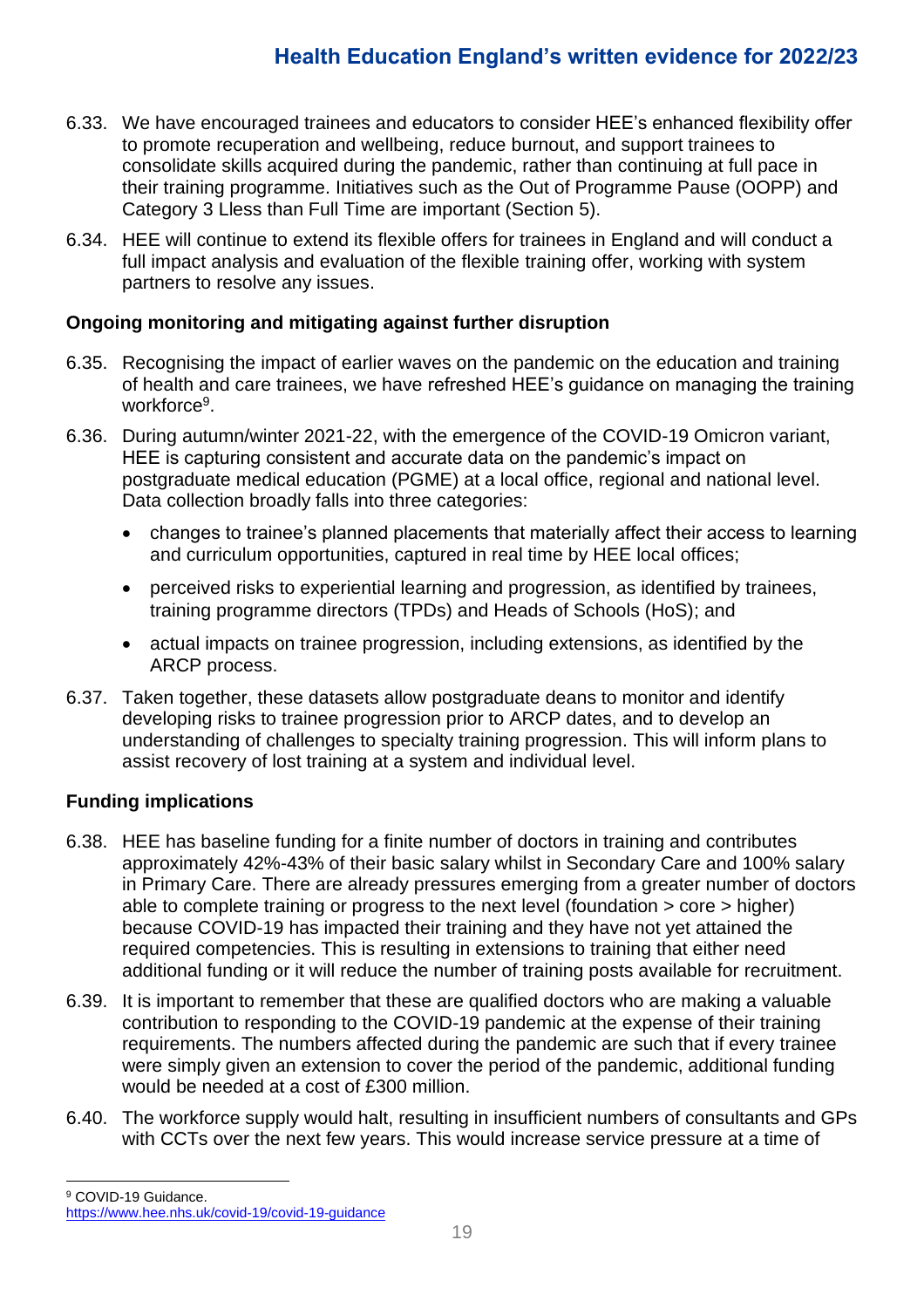increasing demand to recover from COVID-19, especially in places where there were workforce issues predating the pandemic. Trainees are essential to service delivery in the UK, and the possible impact of non-progression on patient care is significant.

6.41. The future pipeline of trainee doctors into consultant posts will be affected in the longer term. HEE is working with the Royal Colleges and other system partners to introduce mitigations intended to minimise the impact of the pandemic on training and workforce planning. The DHSC and NHSEI will work with HEE to ensure funding for training recovery.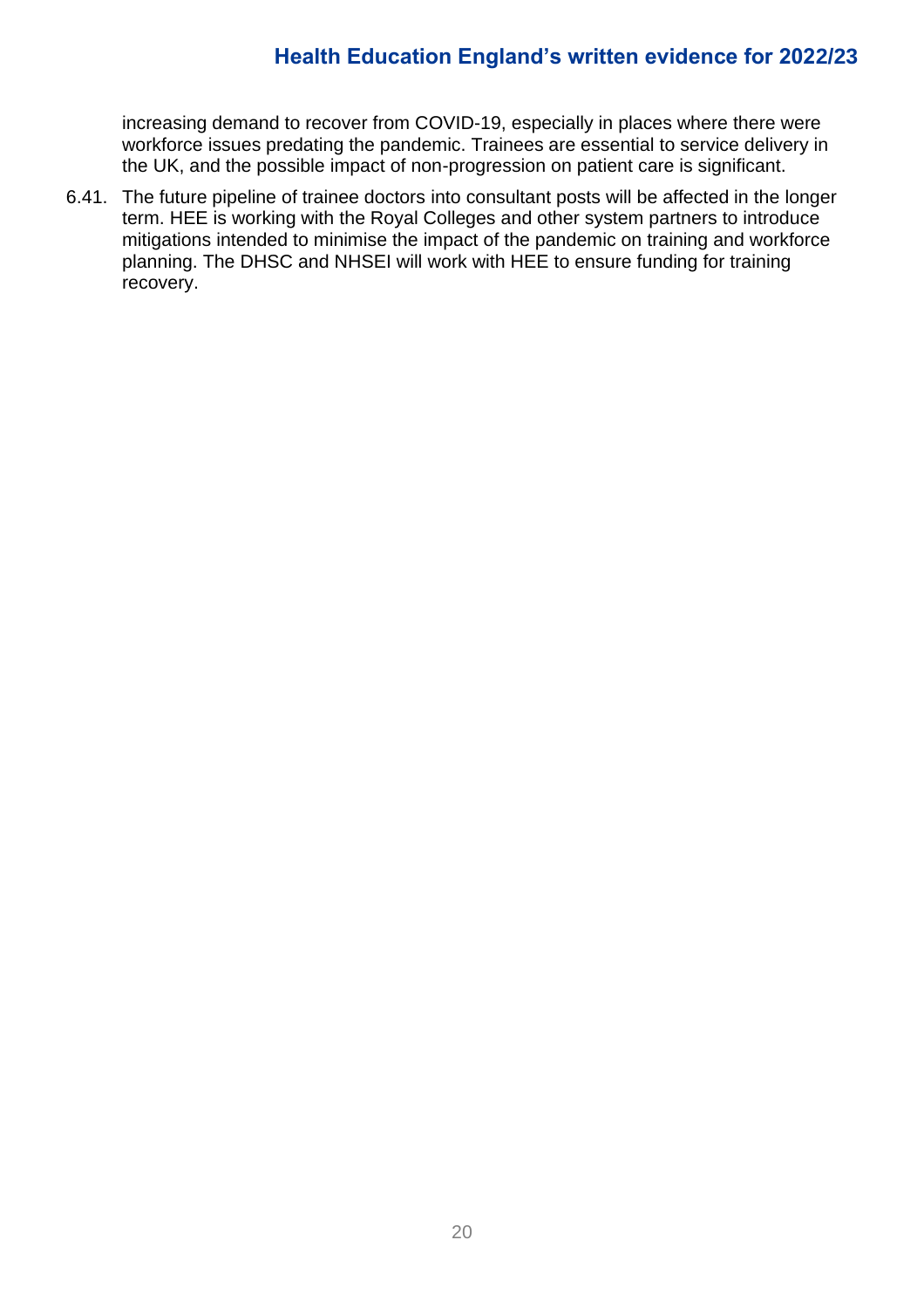### **7. The Dental Workforce**

#### **Dentistry workforce**

- 7.1. Dentistry workforce data is limited and there has not been a recent workforce survey or data collection to present a comprehensive picture of the composition, spread and hours committed to NHS services by dentists. Disparate workforce data is available and HEE examined some of this as part of an evidence review of dental education and training.<sup>10</sup>
- 7.2. There are major variations in the average number of dentists per head of population<sup>11</sup> across England (see Fig.2). In 2018, the average population size per NHS dentist in North West London was 797 at one end of the scale, while at the other it was 3,853 in Shropshire, Telford, and Wrekin, with a weighted average for England of 1,684.



 **Figure 2: Dentists per 1,000 population (2018)<sup>12</sup>**

- 7.3. The majority of dentists work in primary care delivering NHS services through General Dental Services (GDS) and Personal Dental Services (PDS) contracts and through the private sector. The two types of NHS contracts govern how dental treatment will be delivered to NHS patients by a dental practice. A smaller number of dentists deliver NHS services in secondary care and community services.
- 7.4. There were 43,271 UK dentists registered with the dental workforce regulator, the General Dental Council (GDC) as of December 2021. The total number of dentists registered in

<sup>10</sup> HEE (2020). Advancing Dental Care: Interim Evidence Report.

<sup>11</sup> This data takes account of appointments across all specialities across the whole population.

<sup>&</sup>lt;sup>12</sup> Based on ONS population statistics and on GDC registrant data (2019).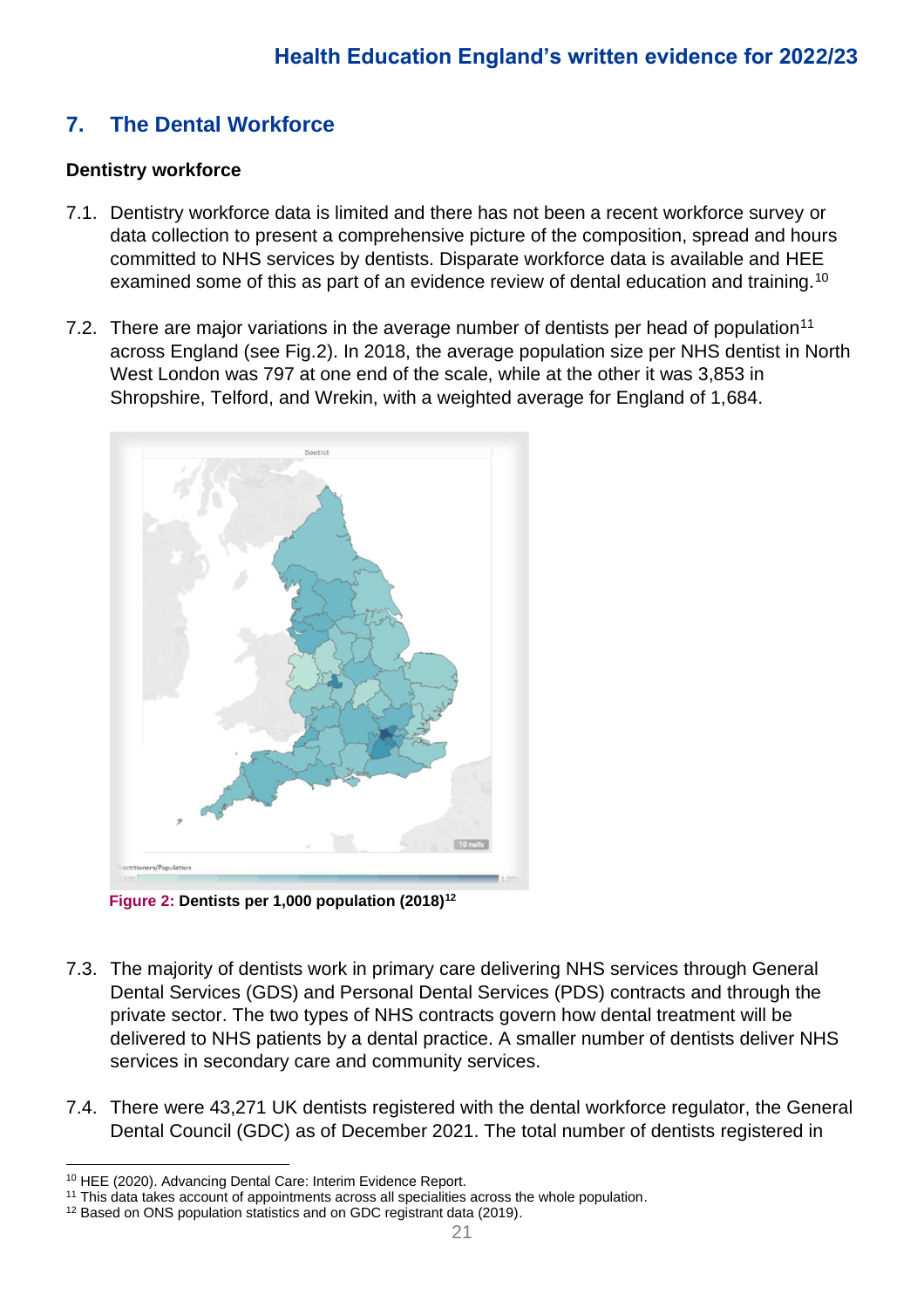England, including NHS primary and secondary care, including SAS<sup>13</sup> dentists, plus 'private-only' dentists, was 34,418 in December 2021. Although some might not be practising, working instead in research or overseas, for example, this equates to 61.2 dentists per 100,000 population in the UK, and 59.4 in England. However, these data do not include information on whether or not the dentist is working full or part-time and recent trends indicate a greater move to part-time working.

|                                    |      | <b>Population per Dentist</b> |      |      |  |  |  |  |  |  |
|------------------------------------|------|-------------------------------|------|------|--|--|--|--|--|--|
| <b>Country</b>                     | 2018 | 2019                          | 2020 | 2021 |  |  |  |  |  |  |
| England                            | 1684 | 1677                          | 1658 | 1656 |  |  |  |  |  |  |
| Scotland                           | 1331 | 1330                          | 1325 | 1354 |  |  |  |  |  |  |
| <b>Wales</b>                       | 1858 | 1869                          | 1832 | 1825 |  |  |  |  |  |  |
| Northern<br>Ireland                | 1148 | 1148                          | 1145 | 1151 |  |  |  |  |  |  |
| United<br>Kingdom<br>$7 - 11 - 21$ | 1634 | 1629                          | 1612 | 1614 |  |  |  |  |  |  |

**Table 3 14**

7.5. Dentists working to the GDS contract working similar hours in the NHS as compared to 10 years ago: 26.4 hours in 2019/20 compared with 26.4 hours in 2012/13 in England.<sup>15</sup> Access to NHS dental services does however remain an ongoing issue for patients and access varies across the country. These differences are likely to be explained by many factors, including an overall shortage of dentists and the continuing attractiveness of private practice to dentists. The lack of access to dentists offering NHS dental services in parts of England has often left patients with no access to an NHS dental practice, consequently leading to patients having to visit hospitals, general medical practitioners or perform their own treatments to manage dental pain.<sup>16</sup>

#### **Workforce supply - undergraduate**

7.6. HEE supports the quality management of undergraduate dentistry clinical placements and provides placement funding across years 2-5 of the five-year degree. As with medicine, undergraduate dentistry student intake numbers for home and international<sup>17</sup> students are capped by government; more than 800 places are available each year in England (see **Table 4**).

<sup>&</sup>lt;sup>13</sup> Along with consultants and auxiliary staff, SAS dentists are a consistent presence in a department. They can establish continuity and stability in teams where the junior workforce frequently moves between posts. SAS dentists experience varies from recent completion of dental core training up to and including senior clinicians involved in senior management and training. As a result, they are uniquely positioned to play an important role in teaching, management and quality improvement.

<sup>14</sup> Source: General Dental Council and Office of National Statistics, National Records Scotland, and Northern Ireland Statistics and Research Agency

<sup>15</sup> ADC calculations based on data from NHS Digital.

<https://digital.nhs.uk/data-and-information/publications/statistical/dental-working-hours>

<sup>16</sup> NHS Dentistry Services, House of Lords Briefing, 2019.

<https://lordslibrary.parliament.uk/research-briefings/lln-2019-0096/>

<sup>&</sup>lt;sup>17</sup> Applicants who are from countries outside of the European Economic Area are defined as international students.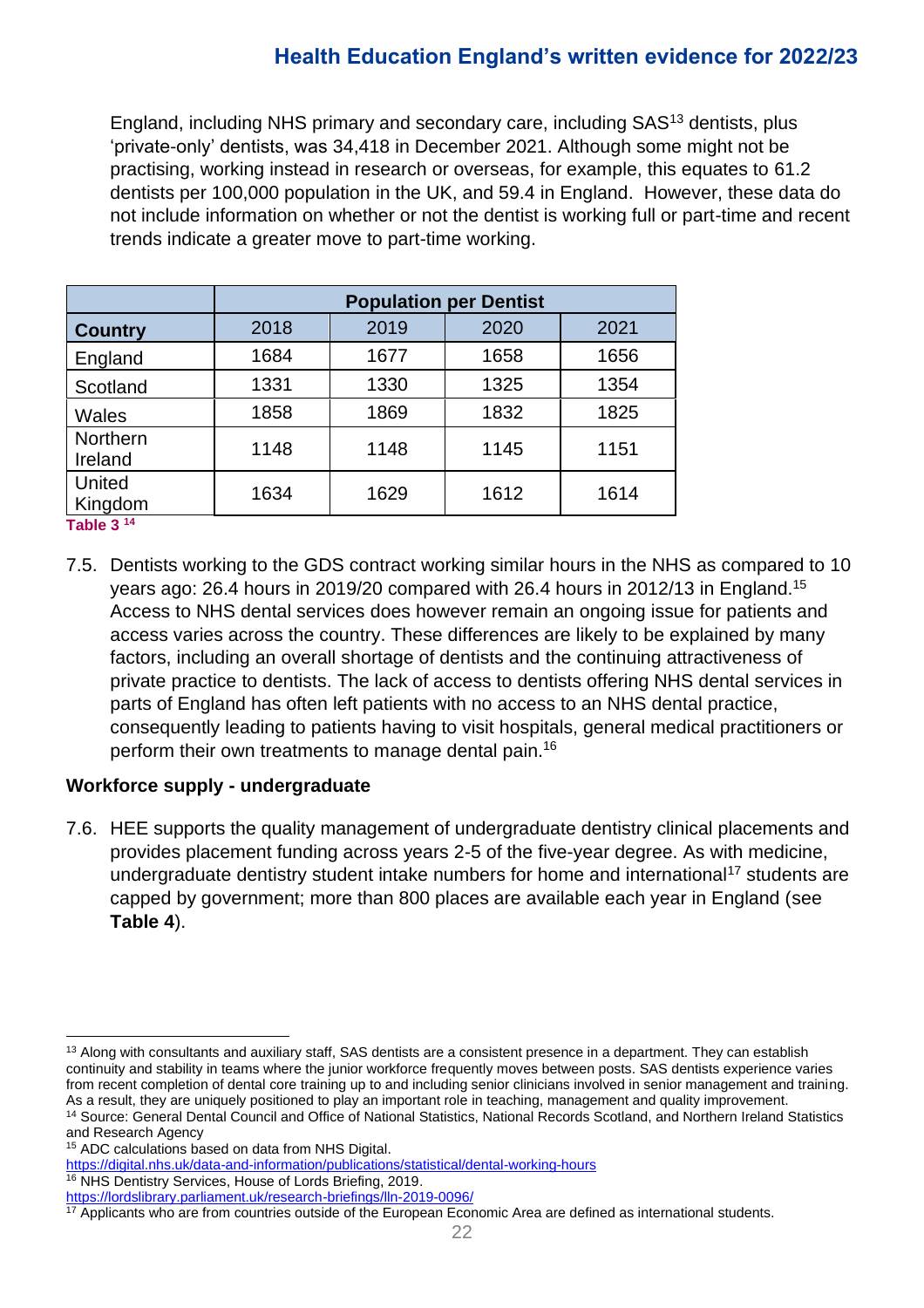7.7. Following the rise in A-level grades in 2020 and 2021 the Government lifted the cap on medical and dental school places for those years to ensure a place for every applicant that met the terms of their offer.

| Unique Applicants and Entrants to Dentistry Courses at English Providers (2017-2021)      |       |       |       |       |       |  |  |  |
|-------------------------------------------------------------------------------------------|-------|-------|-------|-------|-------|--|--|--|
| 2017-18<br>2018-19<br>2019-20<br>2021-22 (provisional)<br><b>Year of Entry</b><br>2020-21 |       |       |       |       |       |  |  |  |
| <b>Unique Applicants</b>                                                                  | 2,185 | 2,368 | 2,768 | 2,859 | 3.192 |  |  |  |
| Intake*                                                                                   | 805   | 808   | 811   | 898   | 972   |  |  |  |

**Table 4: Dentistry undergraduate intake numbers<sup>18</sup>**

#### **Workforce supply – postgraduate training**

- 7.8. HEE is responsible for coordinating and quality assuring training places for postgraduate dental training. This is organised through the seven HEE English Dental Deans, who are part of the UK wide Committee of Postgraduate Dental Deans and Directors (COPDEND). Postgraduate dental training comprises:
	- One year of Dental Foundation Training (DFT)
	- Dental Core Training (DCT; years 1, 2, 3)
	- Dental Specialty Training<sup>19</sup> (DST; 3-5 years)
- 7.9. Appendix D presents recruitment data for ST1/4 posts in 2021/22. Appendices F and G present trainee numbers and overall fill rates across England for these three postgraduate training programmes managed by HEE. Posts have consistently been filled, or close to filled, across all training programmes.
- 7.10.One workforce issue related to supply through postgraduate training we are aware of is the numbers of dentists on speciality lists, particularly in Oral Surgery / Special Care Dentistry and Additional Dental Specialities<sup>20</sup> has fallen. The number of trainees in training does not match those retiring from posts, the majority of which had been grandfathered onto these lists. The Dental Education Reform Programme will seek to address lack of access for patients to specialist dental services within the Dental Training Distribution workstream.

#### **Immigration changes and EU Exit**

#### **Overview**

7.11.Individuals can register as a dentist with the GDC if they possess a recognised qualification from a UK institution, an EEA/Switzerland qualification as part of EU directive

<sup>18</sup> *Source: UCAS End-of Cycle Bespoke Data 2021\* Office for Students Medical and Dental Students' Survey 2017-2021* <sup>19</sup> Specialist Lists, GDC.

<https://www.gdc-uk.org/registration/your-registration/specialist-lists>

<sup>&</sup>lt;sup>20</sup> Additional Dental Specialties includes Dental and Maxillofacial Radiology, Oral and Maxillofacial Pathology, and Oral Medicine.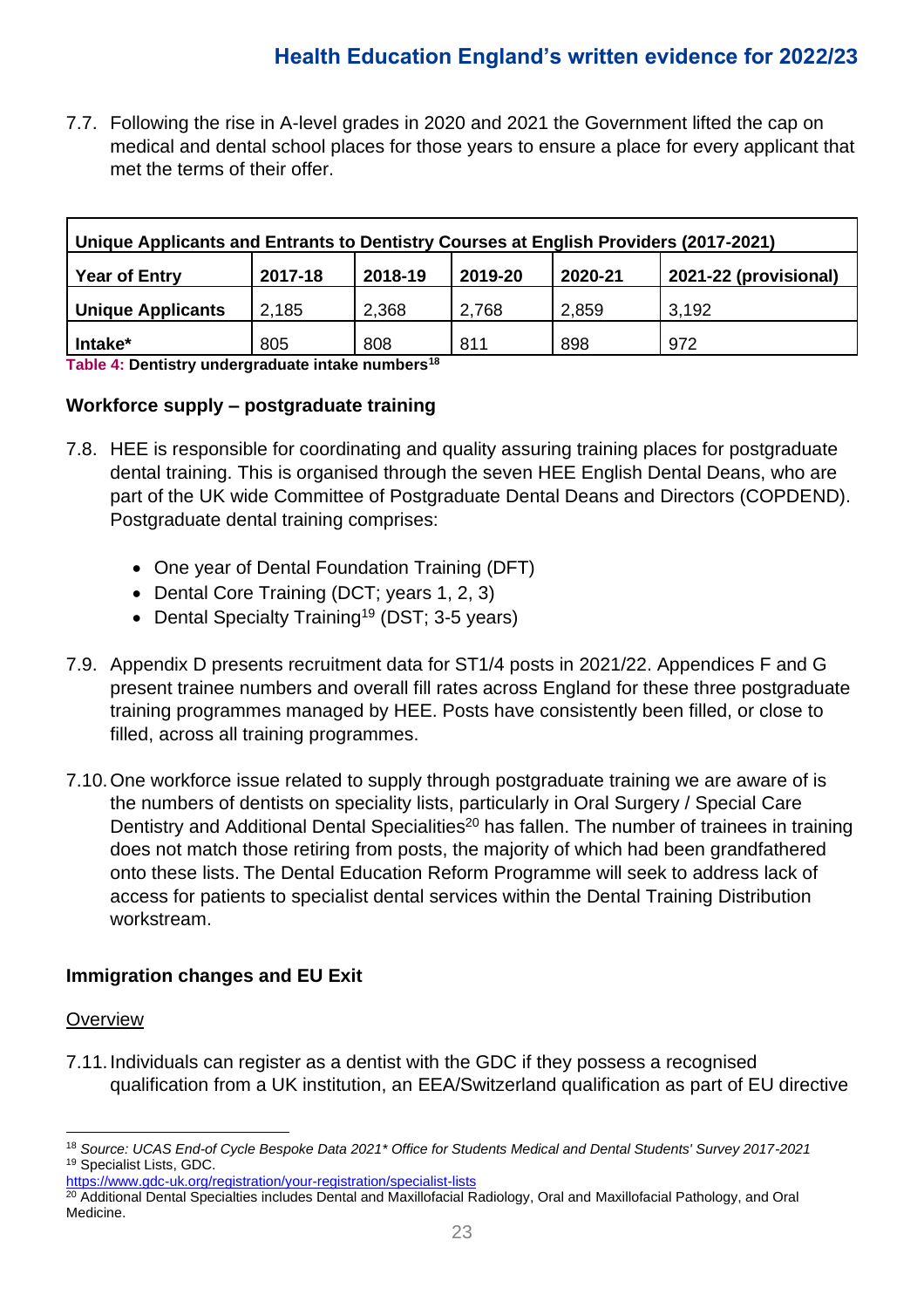2004/38/EC, or a select number of recognised overseas qualifications.<sup>21</sup> Dentists from outside the EEA whose qualifications are not recognised for full registration with the GDC need to take the overseas registration examination (ORE) and obtain the necessary permits/visas to stay and work in the UK.<sup>22</sup> Temporary registration is available allows dentists who are not eligible for full registration to practise dentistry in the UK in secondary care if they have had the offer of a supervised post for training, teaching, or research purposes only, for a limited period.<sup>23</sup>

7.12.As shown in Table 5, two-thirds of new dentists joining the register in 2020 were from the UK, with the remainder coming from the European Economic Area (EEA) and entering the register either via the GDC's ORE or directly as a result of the recognition of their home country qualification. In 2019 32% of EEA-qualified dental registrants surveyed by the GDC reported they are considering leaving the UK in the next few years. However, the registration data shows the number of new registrants coming from the EEA has remained stable – 23% of applicants in 2019 and 22% in 2020. 24

| <b>Regions of Qualification</b>     | <b>Registrants</b> | $%$ of<br>total |
|-------------------------------------|--------------------|-----------------|
| <b>UK Qualified</b>                 | 1,070              | 66%             |
| <b>EEA Qualified</b>                | 357                | 22%             |
| ORE (UK overseas registration exam) | 106                | 7%              |
| <b>Overseas Qualified</b>           | 94                 | 6%              |
| <b>TOTAL</b>                        | 1,627              | 100%            |

**Table 5: New additions to the register in 2020 by region of qualification<sup>25</sup>**

7.13.The UK left the European Union on the 31st of January 2020 and unilateral legislation implemented by the government provides a temporary arrangement for regulators to continue recognising qualifications from the EU/EEA for a period up until December 2022. Moving forward, proposals outlined in the Professional Qualifications Bill will mean EU/EEA applicants will be assessed in the same way as all other international applicants, and regulators will be able to establish Mutual Recognition Agreements on a UK-EU wide basis should regulators/professions want to pursue this. Dentists are not on the shortage occupation list compiled by the Migration Advisory Committee.<sup>26</sup>

#### **Dentistry education and training reform: Advancing Dental Care**

<sup>21</sup> Apply for registration, GDC.

<https://www.gdc-uk.org/registration/join-the-register/how-to-join-the-register> <sup>22</sup> Apply for registration, GDC.

<https://www.gdc-uk.org/registration/join-the-register/how-to-join-the-register> <sup>23</sup> Temporary registration, GDC.

<https://www.gdc-uk.org/registration/join-the-register/temporary-registration>

<sup>&</sup>lt;sup>24</sup> Survey of European Qualified Dental Professionals, GDC, January 2019.

<sup>25</sup> 2020 (latest figures: page 9 - https://www.gdc-uk.org/docs/default-source/registration-reports/gdc-registration-statistical-

report-2020---final311fef86-9e9f-44bb-81d8-68b3a44cae39.pdf?sfvrsn=918f77ec\_8)

<sup>&</sup>lt;sup>26</sup> Review of the shortage occupation list: 2020, Gov.uk.

<https://www.gov.uk/government/publications/review-of-the-shortage-occupation-list-2020>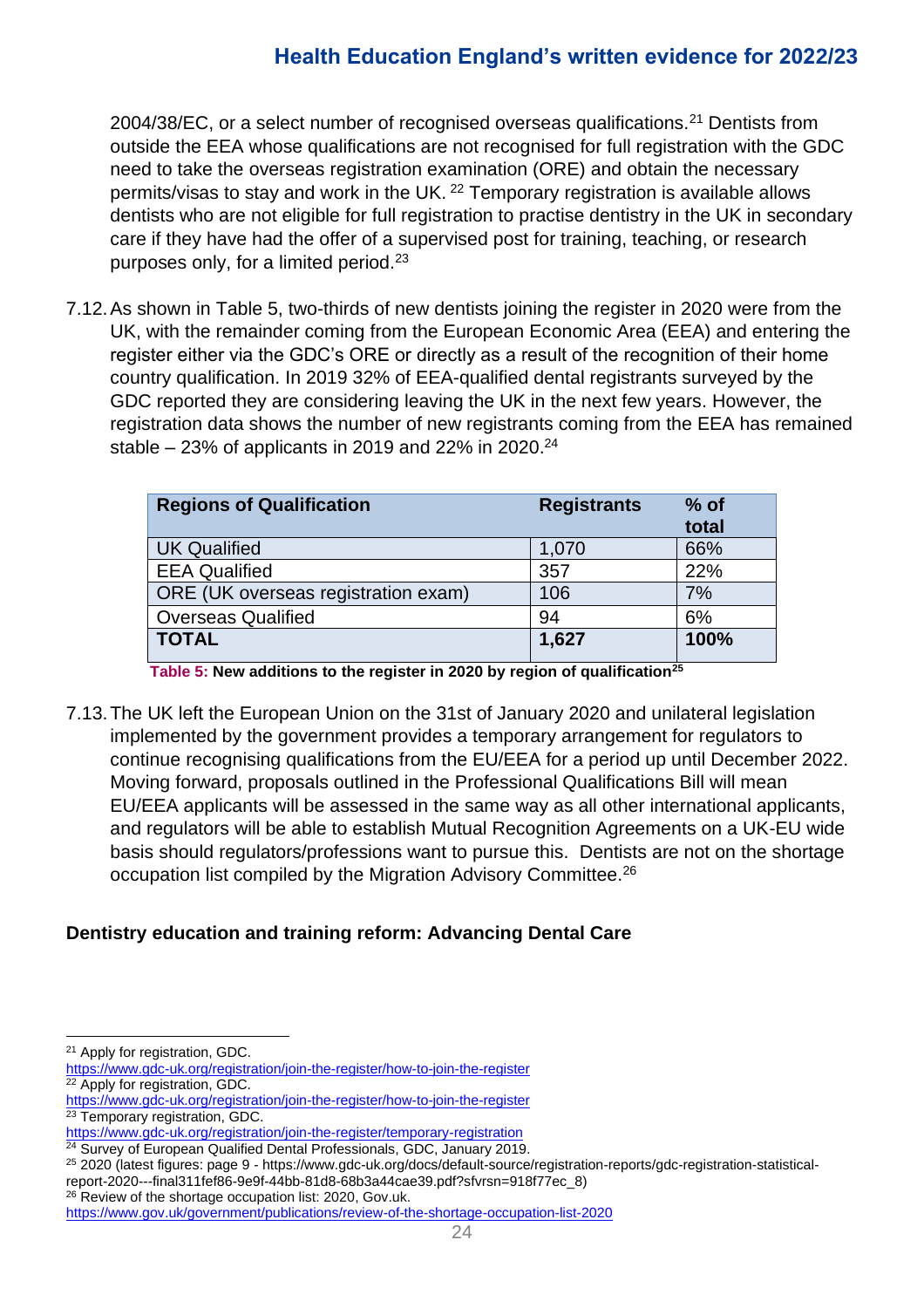- 7.14. HEE's Advancing Dental Care (ADC) Review<sup>27</sup> was commissioned in 2017 to develop a blueprint for future dental education and training that supplies a multi-professional dental workforce, consisting of dentists and dental care professionals (DCPs), with the skills to respond to the changing oral health needs of patients and services.
- 7.15.The Review's first phase concluded in 2018 with the ADC Report, setting out 20 recommendations for further developing HEE's evidence-base and understanding of the dental workforce required for the future NHS, with the aim of safeguarding dental workforce sustainability and supply.<sup>28</sup>
- 7.16.The ADC Review laid out the following objectives for Phase II of the review to take place during 2018-2021:
	- I. Collate a robust evidence-base on the population's oral health needs in a technology enabled, prevention-oriented system, and model the most appropriate dental workforce for meeting those needs.
	- II. Identify and evaluate new and existing innovative training approaches and develop or upscaling exemplars within the available funding envelope.
	- III. Understand the CPD requirements of the existing workforce and identify best practice.
- 7.17.Findings from evidence gathering in 2018-2021 demonstrated the need to consider alternative models of training that were more flexible and training experiences in varied settings. The importance of building better training pathways for the whole workforce, for both dentists and DCPs, was clear. This included opportunities to carry out academic training pathways and learn and develop leadership skills. Furthermore, our Review suggests that, in keeping with the direction of travel indicated by the NHS Long Term Plan and Interim People Plan, more multi-disciplinary working will be desirable in future. There is evidence to suggest that dentists could be released for more complex work if other members of the dental team (DCPs) were working to the limit of their full scope of practice.
- 7.18.The Final ADC report was published in September 2021 and included a focus on developing education and training models for the whole dental workforce including twoyear longitudinal foundation training and two-year broad-based training (combining two years of current DCT training). This builds on successful pilot programmes that have been carried out in a similar format, in contrast to the one year DFT and DCT posts that are commonly available. The benefits of education reform and workforce transformation identified so far by the ADC Review include:
	- I. improving the skills and competencies of dental professionals to support them to carry out future roles in line with their full scope of practice and capabilities;
	- II. improved flexibility within individual training pathways and between other training pathways (as stated in Interim NHS People Plan);
	- III. improved training quality and learner experiences compared to existing models;

<sup>27</sup> Advancing Dental Care Review: Final Report, HEE. <https://www.hee.nhs.uk/our-work/advancing-dental-care> <sup>28</sup> Advancing Dental Care Review: Final Report, HEE. <https://www.hee.nhs.uk/our-work/advancing-dental-care>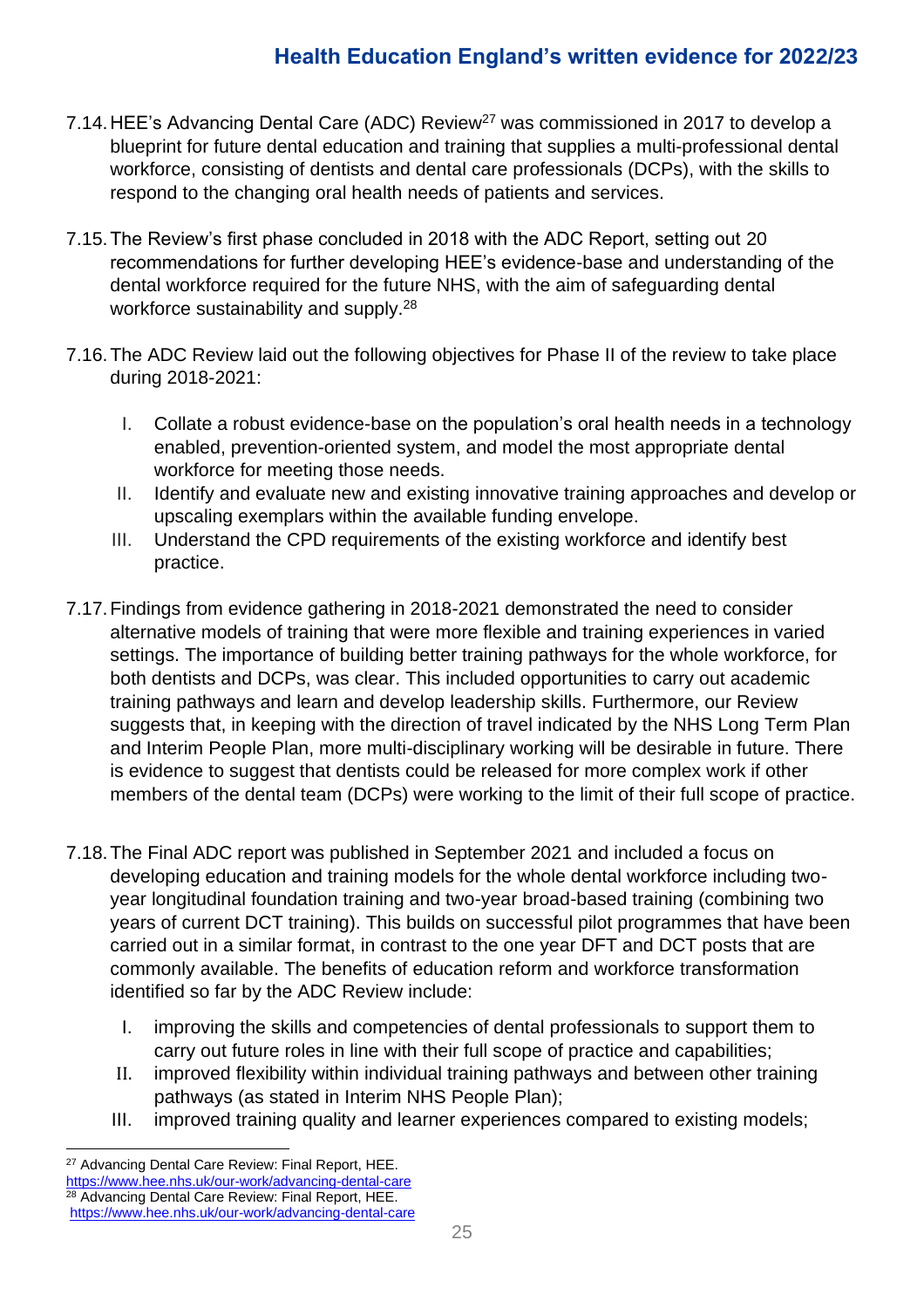- IV. establishing new and effective training models that can be delivered to more learners across HEE regions;
- V. improved retention of the NHS dental workforce;
- VI. improved ability to work within multi-professional teams;
- VII. a realignment of the workforce to where the greatest service need is and a shift to a more equitable balance of workforce distribution to meet local service and population needs.
- 7.19.HEE has now established a Dental Education Reform Programme to deliver the recommendations of the ADC Review. The programme is expected to establish governance, stakeholder engagement and develop delivery plans in 2021/22, deliver the workstreams in 2022 – 2024 and undertake benefits realisation in 2024/25.
- 7.20.HEE continues to engage closely with key stakeholders across the systems, including NHSE/I, Royal Colleges, GDC, BDA, DCP representative groups, members of the professions and patients and public in developing models of training and implementation of all the ADC recommendations. The Review has taken account of the impact of COVID-19 on education and training and of the opportunities for modifying training programmes as a result; for example the use of technology enhanced learning for virtual training sessions and streamlined recruitment.

### **Impact of COVID-19**

#### **Undergraduate Dental Students**

- 7.21. There has been greater impact from Covid-19 on the teaching of Undergraduate dental students, due to the aerosol generating procedures of the clinical teaching coupled with aging estate and infrastructure that require capital investment to ensure delivery of clinical placements are safe for students, supervisors and patients.
- 7.22. HEE has invested additional non-recurrent revenue funding to support new kit for teaching and staffing and secured non recurrent capital funding from HMT via the DHSC. The level of additional revenue funding to support the graduation of final year Dental students in summer 2021 was £3.8m, coupled with an additional £5.4m to support initial recovery of the training deficit between September 2021 and March 2022.
- 7.23. 98% of dental students graduated with the required competencies to begin Dental Foundation training from September 2021. Without the additional revenue funding made available, there would have been very few Undergraduate Dental students graduating in England in summer 2021 and progress onto the dental foundation programme. Further extensions may be needed for students moving up a year from September 2021 due to the teaching deficit although there is also greater scope to recover the teaching deficit based on the additional revenue funding made available to March 2022.
- 7.24.Progression of students continues to be monitored closely by the Dental Schools Council (DSC) and other stakeholders including HEE.
- 7.25.Following the problems encountered with the scoring of A-level and equivalents earlier in the year, there has been an increase in 20/21 and 21/22 dental undergraduate places by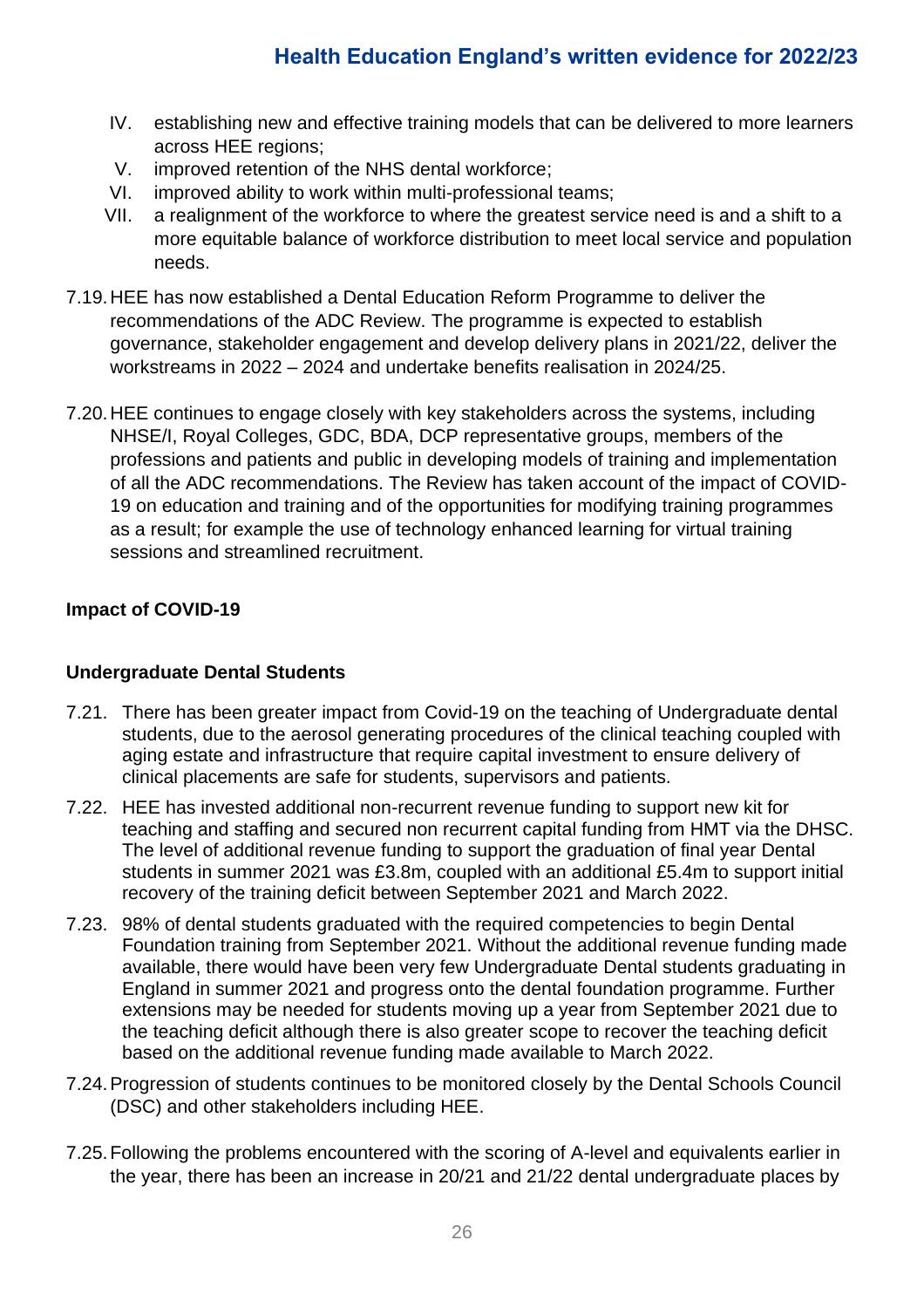approximately 100/170. This will have an impact on HEE's business in 2025 and 2026 when this larger than average cohort will graduate and move on to foundation training.

#### *Postgraduate*

- 7.26.**Dental Foundation Training (DFT).** There was a reduced impact on COVID for the 20/21 cohort of DFT's with 96% (784) successfully completing training, compared to 77% in the 2019/20 cohort. Outcome 6C, introduced in 2020 to manage dental foundation trainees judged to be able to work independently in NHS primary dental care services, but needing development in identified competency elements to complete training (Outcome 6), was retained but was only required for 0.5% (4) DFT's. 3% (23) of DFT's required an extension, this is higher than the pre covid level but not significantly.
- 7.27.**Dental Core Training (DCT).** DCT progression was not impacted significantly in 20/21 by COVID with 98% (514) receiving a standard outcome, COVID was not considered a factor in the 2% (8) who did not receive a standard outcome at FRCP (Outcome 1). In the 2019/20 cohort 98% received standard outcomes with an additional 9 trainees receiving a Covid related Outcome 10.
- 7.28.**Dental Specialty Training (DST).** The impact of COVID-19 on DST has impacted less in 2020/21 than 2019/20, as many trainees (40) had to have extensions to training in 2019/20 due to delayed college examinations. The examinations as of Autumn 2020, have all now been made available virtually when face to face has not been possible. Of the 364 dental trainees in DST in post in 2020 85% received a Standard outcome at ARCP 1 or 6 with 18% completing training. A further 6 (1.6%) DST's required a non-Covid related extension to training.

#### Mitigating implications of further waves (approximately September 2021 onwards)

#### *Undergraduate*

- 7.29.All undergraduate dental students will continue their academic learning, restart placements that were paused during the first wave and commence scheduled clinical placements as part of their programme. There are no plans for redeployment.
- 7.30.Dental Schools Council and the Association of Dental Hospitals (ADH) have published a new report outlining a set of guiding principles to support all UK and Irish dental hospitals and schools towards the safe return to educational placement provision within open plan clinics.<sup>29</sup>
- 7.31.HEE are working closely with DSC, ADH and the GDC to monitor undergraduate progression, currently it is expected that most students will graduate by mid July 2022.

#### *Postgraduate*

7.32.**DFT**. Due to pandemic, the 2021 DFT national recruitment in England, Wales and Northern Ireland consisted of the Situational Judgement Test (SJT) only. In response to

<sup>29</sup> https://www.dentalschoolscouncil.ac.uk/wp-content/uploads/2020/09/COVID-19-Planning-return-to-Open-Plan-Clinics-Guiding-Principles-to-mitigate-risk.pdf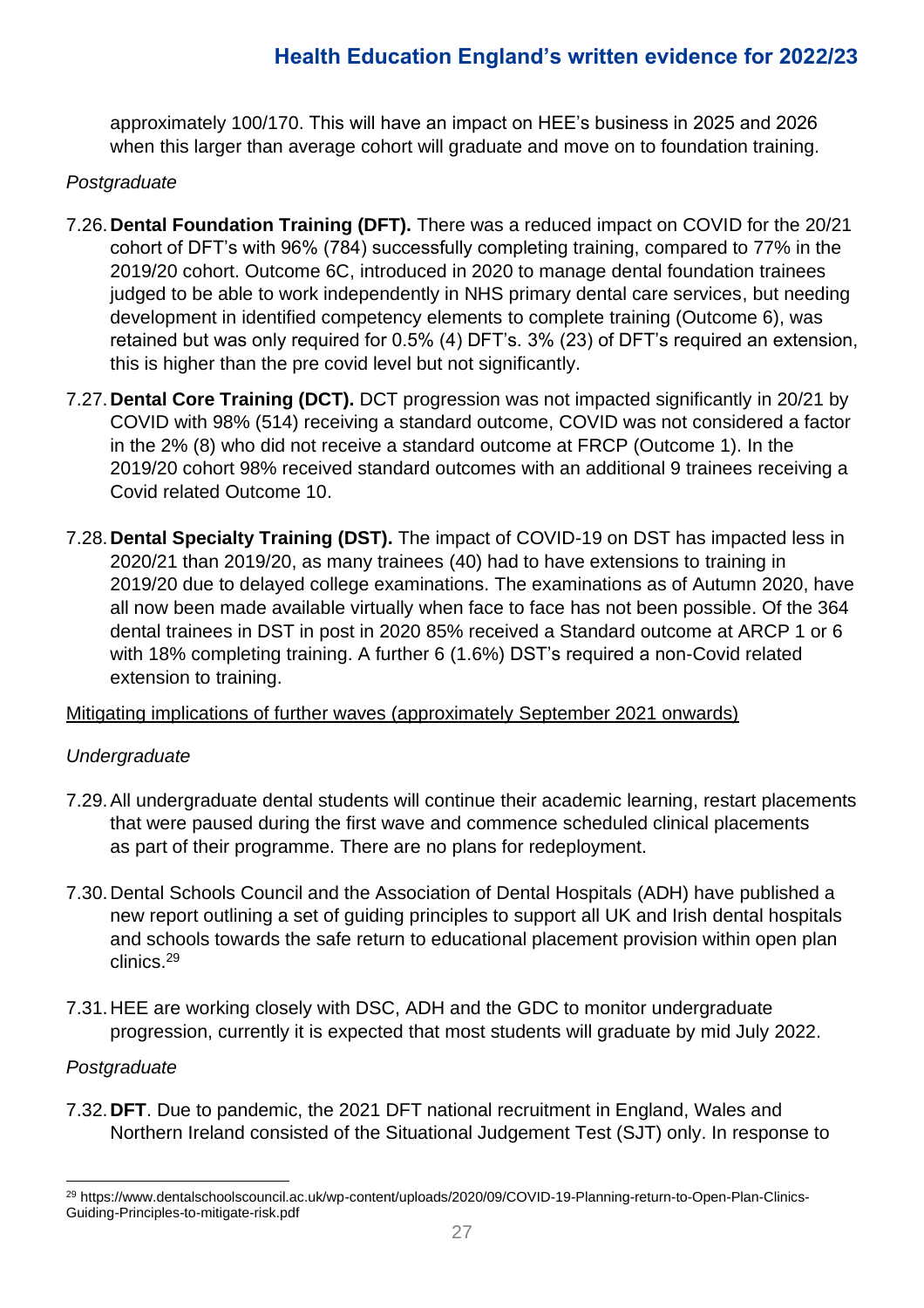applicant feedback and experience gained in the use of virtual interview techniques, the 2022 cohort recruitment process will utilise an SJT, a virtual communications station and an interview.

- 7.33.Outcome 6C may be retained for Foundation Dentists who have been unable to demonstrate all curriculum requirements due to the pandemic but are safe to successfully exit the programme. In these cases, the outcome will outline the outstanding requirements and provide the dentists with a personal development plan for obtaining these competencies. The COVID-19 outcome 10 will remain an option to use for speciality and core training ARCP outcomes.
- 7.34.**DCT and DST**. HEE will work with employers of Dental Core and Speciality trainees to ensure that they can best support the pandemic surge. Trainees within 6 months of CCT, who have not yet received an Outcome 6, should, where possible, be supported to remain within curriculum aligned activity.

### **Health Education England January 2022**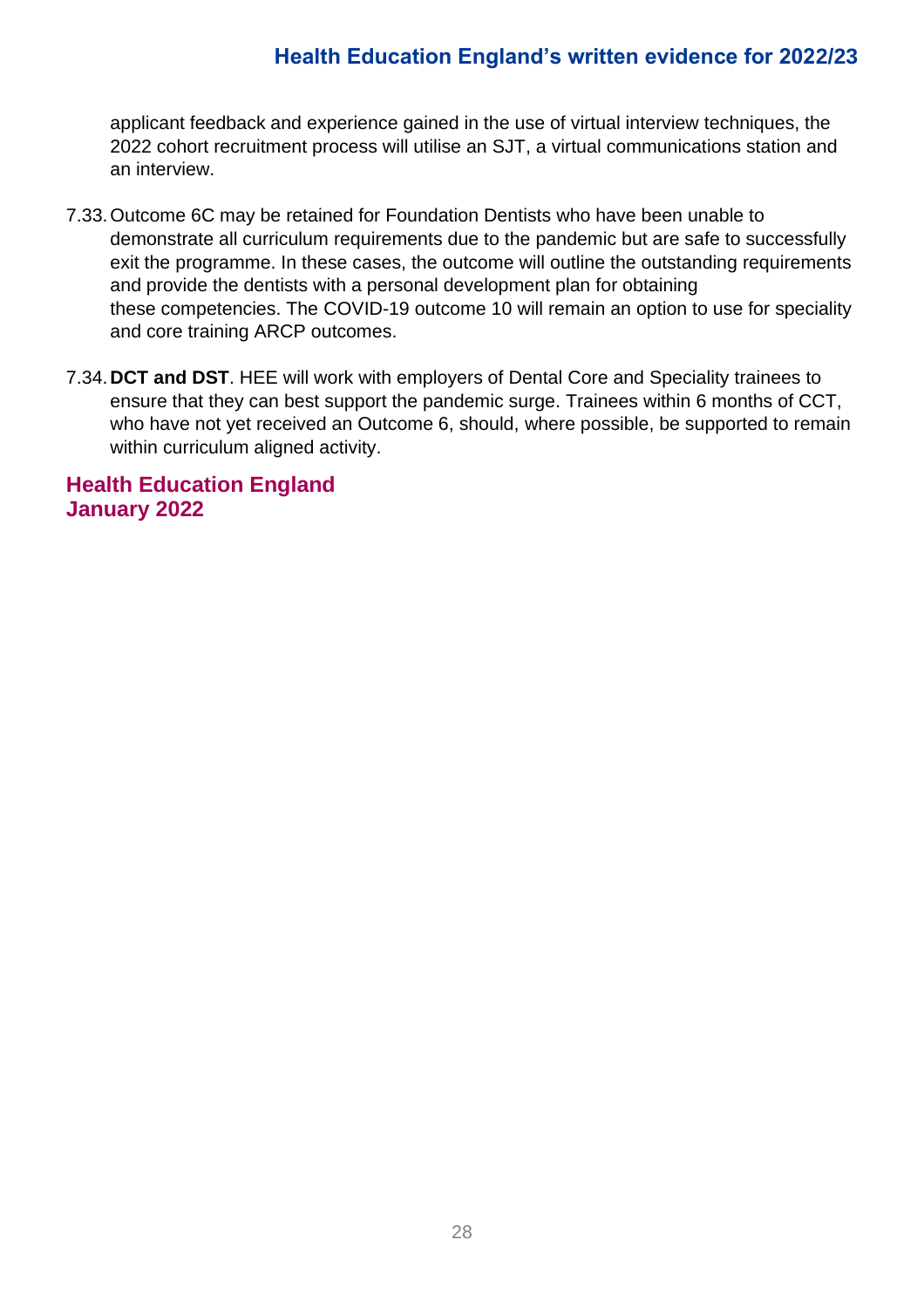# **Appendix A**

### **Recruitment into specialty at CT/ST1 – 2021/22**

| <b>Specialty</b>                                | Level | <b>Posts</b> | <b>Accepts</b> | <b>Fill Rate %</b> |
|-------------------------------------------------|-------|--------------|----------------|--------------------|
| <b>Core Anaesthetics</b>                        |       | 526          | 526            | 100                |
| <b>Emergency Medicine</b>                       | 1     | 322          | 322            | 100                |
| <b>Internal Medicine Training</b>               | 1     | 1336         | 1336           | 100                |
| Cardio-thoracic surgery                         | 1     | 5            | 5              | 100                |
| <b>Clinical Radiology</b>                       | 1     | 301          | 301            | 100                |
| <b>Community Sexual and Reproductive Health</b> | 1     | 5            | 5              | 100                |
| <b>Core Psychiatry Training</b>                 | 1     | 593          | 593            | 100                |
| <b>Core Surgical Training</b>                   |       | 498          | 473            | 94.98              |
| <b>General Practice</b>                         |       | 4000         | 4000           | 100                |
| Histopathology                                  | 1     | 91           | 91             | 100                |
| Neurosurgery                                    | 1     | 13           | 13             | 100                |
| <b>Obstetrics and Gynaecology</b>               | 1     | 231          | 231            | 100                |
| Ophthalmology                                   |       | 76           | 76             | 100                |
| Oral and Maxillo-facial Surgery                 | 1     | 10           | 10             | 100                |
| Paediatrics                                     | 1     | 368          | 368            | 100                |
| <b>Public Health Medicine</b>                   | 1     | 80           | 80             | 100                |
| <b>Total</b>                                    |       | 8455         | 8430           | 99.70              |

# **Appendix B**

### **Recruitment into specialty at ST3/ST4 – 2021/22**

| <b>Specialty</b>                   | <b>Level</b> | <b>Posts</b>   | <b>Accepts</b> | Fill Rate % |
|------------------------------------|--------------|----------------|----------------|-------------|
| Allergy                            | 3            | 5              | 5              | 100         |
| Anaesthetics                       | 3            | 445            | 445            | 100         |
| Audio vestibular Medicine          | 3            | 8              | 4              | 50          |
| Cardiology                         | 3            | 79             | 79             | 100         |
| Cardio-thoracic surgery            | 3            | $\overline{2}$ | $\overline{2}$ | 100         |
| <b>Chemical Pathology</b>          | 3            | 14             | 9              | 64.29       |
| <b>Clinical Genetics</b>           | 3            | 13             | 13             | 100         |
| <b>Clinical Neurophysiology</b>    | 3            | $\overline{7}$ | 7              | 100         |
| <b>Clinical Oncology</b>           | 3            | 108            | 98             | 90.74       |
| <b>Combined Infection Training</b> | 3            | 57             | 55             | 96.49       |
| Dermatology                        | 3            | 32             | 32             | 100         |
| Diagnostic neuropathology          | 3            | $\overline{7}$ | 3              | 42.86       |
| <b>Emergency Medicine</b>          | 3            | 35             | 19             | 54.29       |
| Gastroenterology                   | 3            | 36             | 36             | 100         |
| General and Vascular Surgery       | 3            | 109            | 109            | 100         |
| <b>Genito-urinary Medicine</b>     | 3            | 57             | 11             | 19.30       |
| Haematology                        | 3            | 75             | 73             | 97.33       |
| Immunology                         | 3            | 8              | 8              | 100         |
| <b>Intensive Care Medicine</b>     | 3            | 174            | 173            | 99.43       |
| <b>Internal Medicine Training</b>  | 3            | 507            | 278            | 54.83       |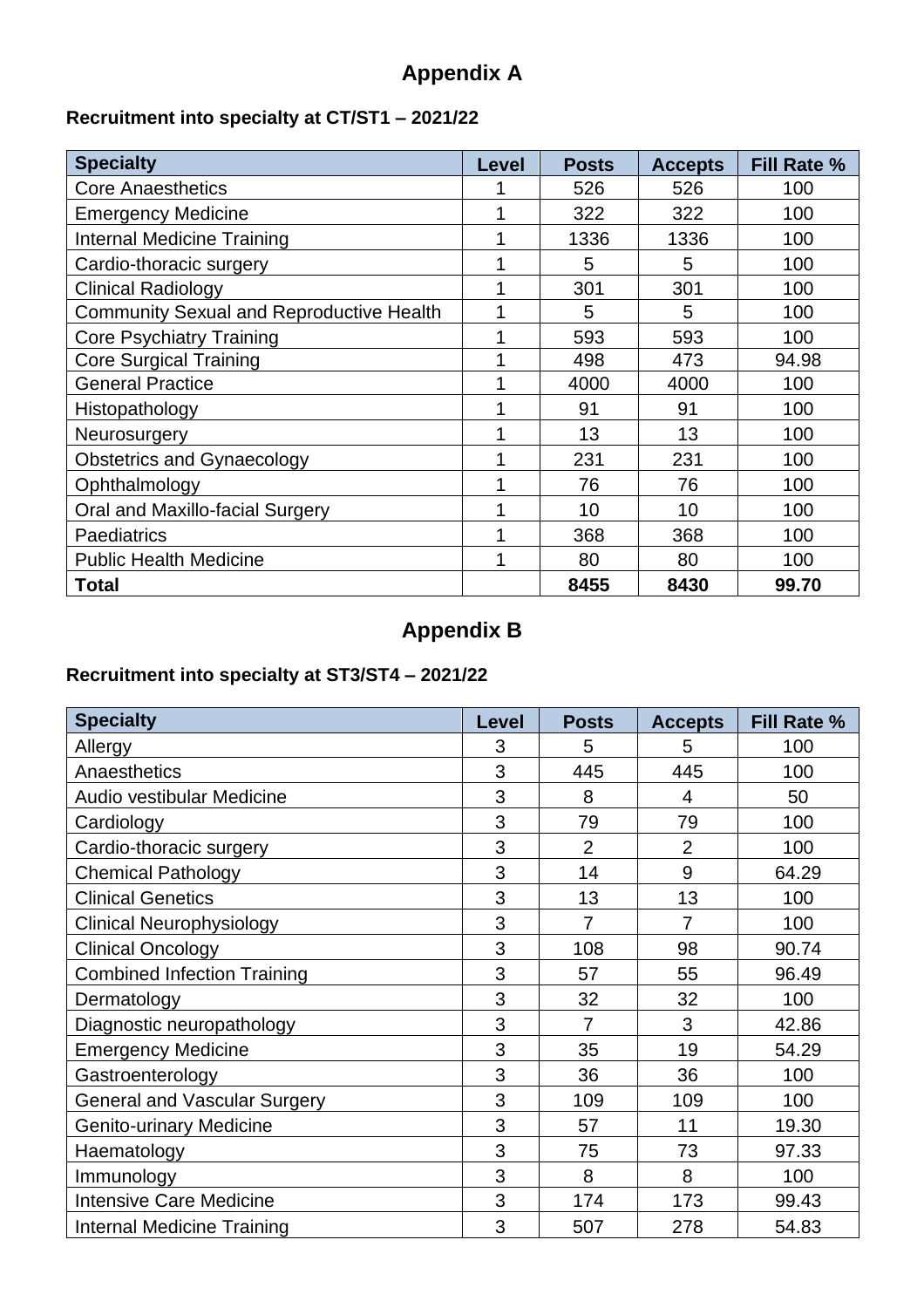| <b>Medical Oncology</b>                   | 3                        | 67             | 67             | 100                |
|-------------------------------------------|--------------------------|----------------|----------------|--------------------|
| <b>Medical Ophthalmology</b>              | 3                        | $\overline{2}$ | $\overline{2}$ | 100                |
| <b>Specialty</b>                          | <b>Level</b>             | <b>Posts</b>   | <b>Accepts</b> | <b>Fill Rate %</b> |
| Neurology                                 | 3                        | 44             | 44             | 100                |
| <b>Nuclear Medicine</b>                   | 3                        | 3              | 3              | 100                |
| <b>Obstetrics and Gynaecology</b>         | 3                        | 19             | 19             | 100                |
| <b>Occupational Medicine</b>              | 3                        | 8              | 6              | 75                 |
| Ophthalmology                             | 3                        | 12             | 12             | 100                |
| Oral and Maxillo-facial Surgery           | 3                        | 22             | 15             | 68.18              |
| Otolaryngology                            | 3                        | 28             | 28             | 100                |
| Paediatric and perinatal pathology        | 3                        | $\overline{7}$ | 3              | 42.86              |
| <b>Paediatric Surgery</b>                 | 3                        | 8              | 8              | 100                |
| Paediatrics                               | 3                        | 17             | 17             | 100                |
| <b>Palliative Medicine</b>                | 3                        | 35             | 31             | 88.57              |
| <b>Plastic Surgery</b>                    | 3                        | 56             | 54             | 96.43              |
| <b>Rehabilitation Medicine</b>            | 3                        | 16             | 14             | 87.50              |
| <b>Sport and Exercise Medicine</b>        | 3                        | 6              | 6              | 100                |
| Trauma and Orthopaedic Surgery            | 3                        | 175            | 175            | 100                |
| Urology                                   | 3                        | 40             | 40             | 100                |
| Child and Adolescent Psychiatry           | $\overline{4}$           | 58             | 50             | 86.21              |
| <b>Emergency Medicine</b>                 | $\overline{4}$           | 57             | 48             | 84.21              |
| <b>Forensic Psychiatry</b>                | $\overline{4}$           | 44             | 33             | 75                 |
| <b>General Psychiatry</b>                 | $\overline{4}$           | 177            | 158            | 89.27              |
| <b>General Psychiatry and Medical</b>     |                          |                |                |                    |
| Psychotherapy                             | $\overline{4}$           | 14             | 14             | 100                |
| General Psychiatry and Old Age Psychiatry | $\overline{\mathbf{4}}$  | 73             | 67             | 91.78              |
| <b>Medical Psychotherapy</b>              | $\overline{4}$           | 1              | 1              | 100                |
| Old Age Psychiatry                        | $\overline{\mathcal{A}}$ | 64             | 38             | 59.38              |
| <b>Paediatric Cardiology</b>              | $\overline{4}$           | $6\phantom{1}$ | 6              | 100                |
| Paediatrics                               | 4                        | 23             | 23             | 100                |
| <b>Psychiatry of Learning Disability</b>  | $\overline{4}$           | 57             | 21             | 36.84              |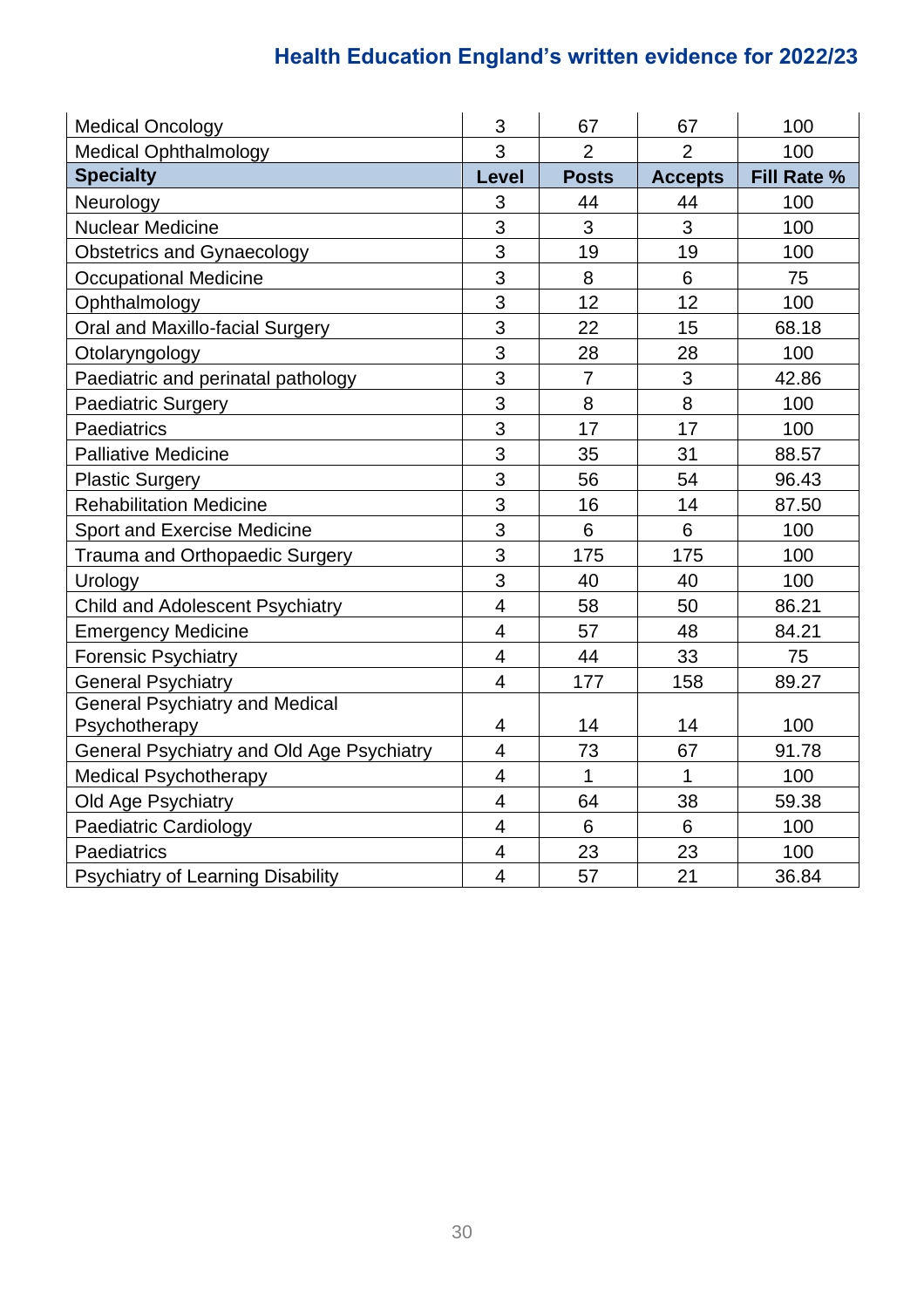# **Appendix C**

### **2021/2022 – GP Target Enhanced Recruitment Scheme (TERS)**

| Programme                                                  | <b>Places</b>            | <b>Accept</b>            | <b>Fill</b> |
|------------------------------------------------------------|--------------------------|--------------------------|-------------|
| East Midlands - Boston                                     | 25                       | 25                       | 100%        |
| East Midlands - Lincoln                                    | 20                       | 20                       | 100%        |
| East of England - Great Yarmouth                           | 19                       | 19                       | 100%        |
| East of England - Ipswich                                  | 24                       | 24                       | 100%        |
| East of England - King's Lynn                              | 19                       | 19                       | 100%        |
| East of England - Peterborough                             | 18                       | 18                       | 100%        |
| Kent, Surrey and Sussex - East Kent Thanet                 | 8                        | 8                        | 100%        |
| Kent, Surrey and Sussex - Medway Swale                     | $\overline{4}$           | $\overline{4}$           | 100%        |
| London – North Central and East London – Barking           |                          |                          |             |
| Dagenham                                                   | 4                        | 4                        | 100%        |
| London - North Central and East London - Havering          | 5                        | 5                        | 100%        |
| London - North Central and East London - Newham            | 6                        | 6                        | 100%        |
| London – North Central and East London – Redbridge         | 6                        | 6                        | 100%        |
| London - North Central and East London - Waltham Forest    | 6                        | 6                        | 100%        |
| London - North West London - Brent                         | 6                        | 6                        | 100%        |
| London - North West London - Hillingdon                    | 6                        | 6                        | 100%        |
| London - North West London - Hounslow                      | 6                        | 6                        | 100%        |
| North East - North Cumbria                                 | 28                       | 28                       | 100%        |
| North East - Rural Coastal County Durham & North Yorkshire | 44                       | 44                       | 100%        |
| North West - Blackpool                                     | 19                       | 19                       | 100%        |
| North West - Lancaster                                     | 10                       | 9                        | 90%         |
| North West - South Cumbria                                 | 17                       | 17                       | 100%        |
| South West - North Devon                                   | 15                       | 15                       | 100%        |
| South West - Plymouth                                      | 27                       | 27                       | 100%        |
| South West - Somerset                                      | 12                       | 12                       | 100%        |
| South West - Swindon                                       | 12                       | 12                       | 100%        |
| South West - Torbay                                        | 3                        | 3                        | 100%        |
| South West - Bristol, North Somerset and South             |                          |                          |             |
| Gloucestershire                                            | 3                        | 3                        | 100%        |
| South West - Cornwall                                      | $\overline{4}$           | 4                        | 100%        |
| South West - Exeter and East Devon                         | 3                        | 3                        | 100%        |
| South West - Gloucestershire                               | $\overline{\mathcal{A}}$ | $\overline{\mathcal{A}}$ | 100%        |
| Wessex - Isle of Wight                                     | 9                        | 9                        | 100%        |
| Wessex - Dorchester                                        | 17                       | 17                       | 100%        |
| West Midlands - Hereford                                   | 18                       | 18                       | 100%        |
| West Midlands – Shropshire (North Shrops and Oswestry)     | $\overline{7}$           | $\overline{7}$           | 100%        |
| West Midlands - Shropshire (South Shrops and Ludlow)       | $\overline{7}$           | 7                        | 100%        |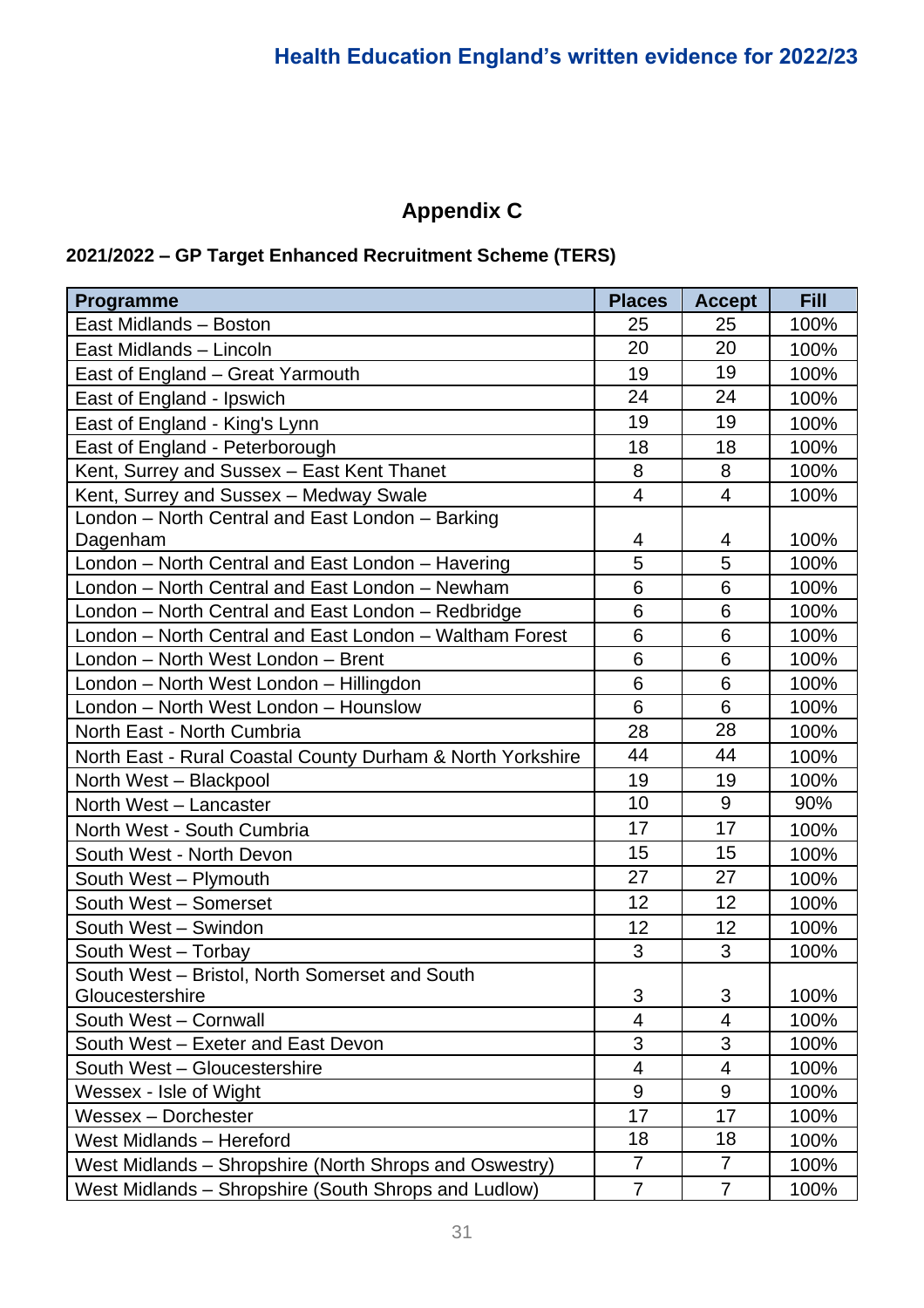| West Midlands - North Staffordshire Moorlands      | 14  | 14  | 100%  |
|----------------------------------------------------|-----|-----|-------|
| West Midlands - North Staffordshire Stoke on Trent | 22  | 22  | 100%  |
| West Midlands – Worcester (Rural and Remote)       | 11  | 10  | 90.9% |
| Yorkshire and the Humber - Hull GP Scheme          | 45  | 44  | 97.8% |
| Yorkshire and the Humber - Northallerton GP Scheme | 10  | 9   | 90%   |
| Yorkshire and the Humber - Scarborough GP Scheme   | 10  | 10  | 100%  |
| Totals                                             | 553 | 549 | 99.3% |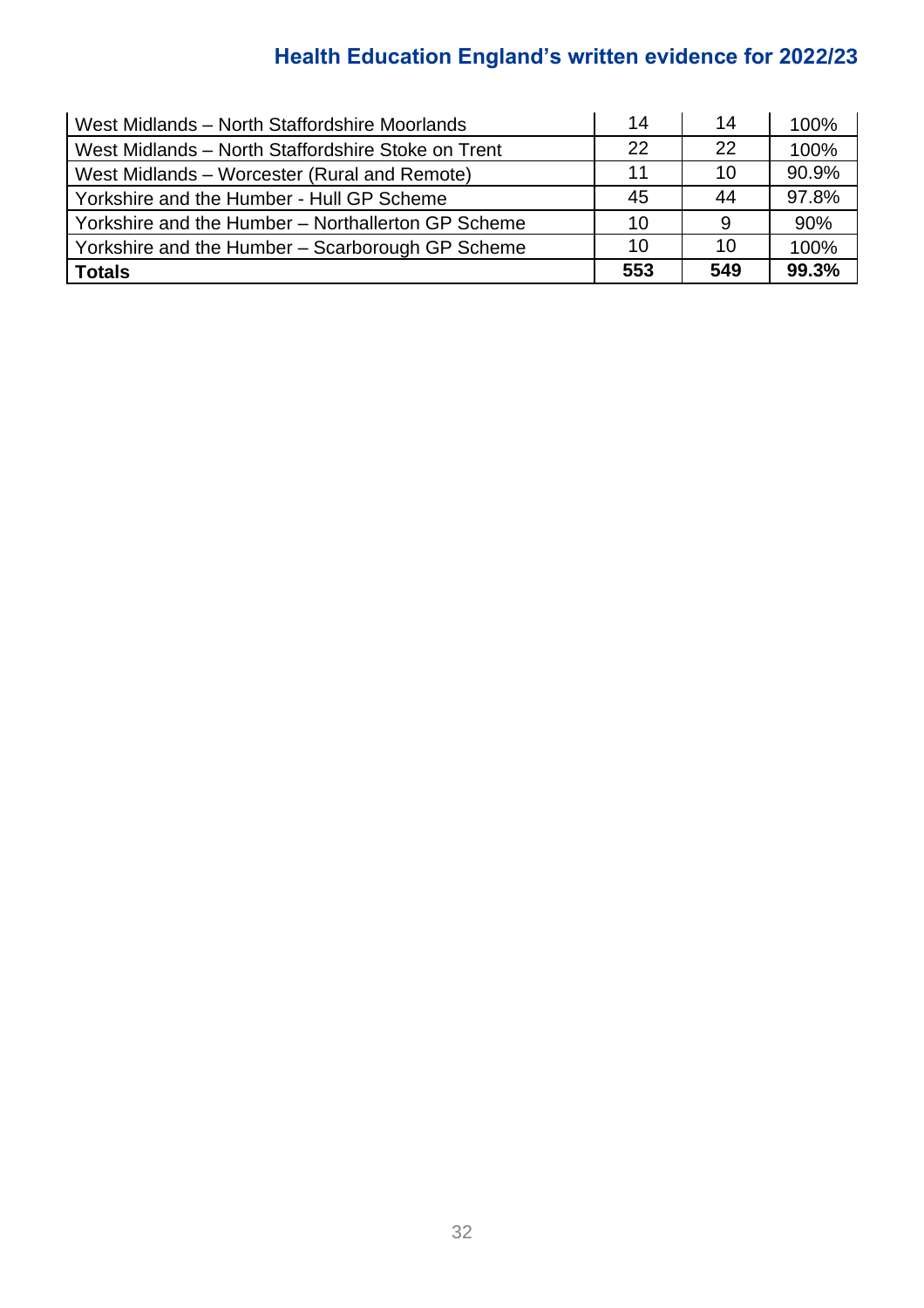# **Appendix D**

### **Postgraduate dentistry data – 2021-22 recruitment numbers and fill rates**

|                                       | London +<br><b>KSS</b> | <b>Midlands</b><br>and East | <b>North</b><br><b>East</b> | <b>North</b><br><b>West</b> | <b>South</b><br><b>West</b> | <b>Thames</b><br>Valley + | <b>Yorkshire</b><br>and the | <b>Grand</b><br><b>Total</b> | Post fill<br>rate |
|---------------------------------------|------------------------|-----------------------------|-----------------------------|-----------------------------|-----------------------------|---------------------------|-----------------------------|------------------------------|-------------------|
|                                       |                        |                             |                             |                             |                             | <b>Wessex</b>             | <b>Humber</b>               |                              |                   |
| <b>Dental Foundation</b><br>training  | 182                    | 229                         | 62                          | 112                         | 73                          | 64                        | 94                          | 816                          | 100%              |
| <b>Dental Core Training</b>           | 142                    | 145                         | 39                          | 74                          | 46                          | 45                        | 61                          | 552                          | 90.76%            |
| <b>Dental Speciality Training</b>     |                        |                             |                             |                             |                             |                           |                             |                              |                   |
| Dental and<br>maxillofacial radiology |                        |                             |                             |                             |                             |                           |                             |                              | 100%              |
| <b>Endodontics</b>                    |                        |                             |                             |                             |                             |                           |                             |                              |                   |
| Oral and maxillofacial<br>pathology   |                        |                             |                             |                             |                             |                           |                             |                              | $0\%$             |
| <b>Oral Medicine</b>                  |                        |                             |                             |                             |                             |                           |                             |                              | 100%              |
| Oral Microbiology                     |                        |                             |                             |                             |                             |                           |                             |                              |                   |
| <b>Oral Surgery</b>                   | $\overline{2}$         | 3                           |                             | $\overline{\mathbf{A}}$     |                             |                           | $\overline{2}$              | 9                            | 100%              |
| <b>Orthodontics</b>                   | 14                     | 10                          |                             | 3                           |                             |                           |                             | 29                           | 89.66%            |
| <b>Paediatric Dentistry</b>           | 8                      | 3                           | 4                           | $\overline{2}$              |                             |                           | 3                           | 20                           | 95%               |
| <b>Periodontics</b>                   |                        |                             |                             |                             |                             |                           |                             |                              |                   |
| Prosthodontics                        |                        |                             |                             |                             |                             |                           |                             |                              |                   |
| Public health dental                  |                        |                             |                             |                             |                             |                           |                             |                              |                   |
| <b>Restorative Dentistry</b>          | $\overline{A}$         |                             | $\overline{2}$              |                             |                             |                           |                             | 4                            | 100%              |
| <b>Special Care Dentistry</b>         | $\overline{2}$         | 6                           | 2                           | A                           |                             | 3                         |                             | 15                           | 100%              |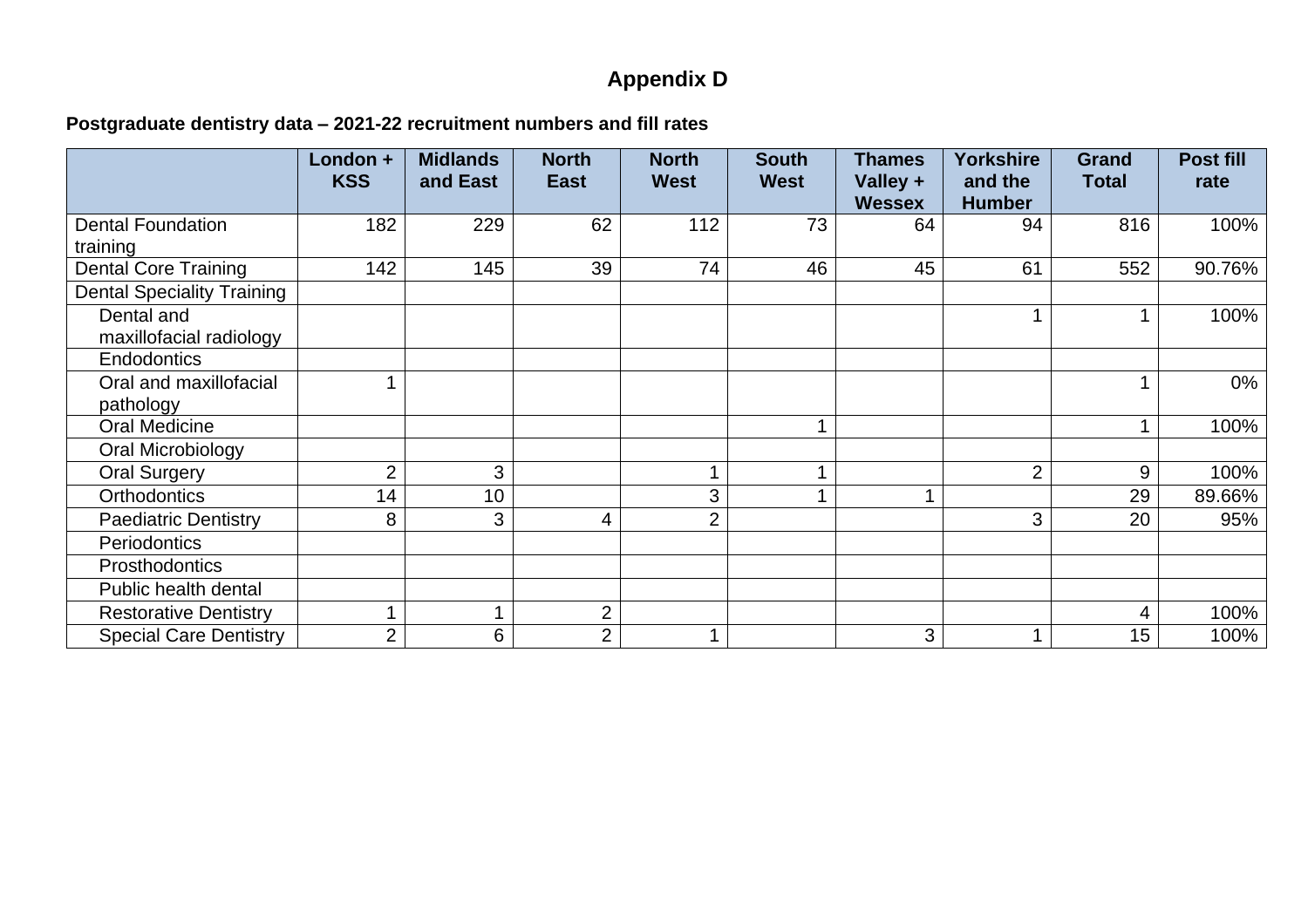### **Appendix E**

#### **Postgraduate dentistry data – 2020-21 recruitment numbers and fill rates**

|                                   | London +<br><b>KSS</b>   | <b>Midlands</b><br>and East | <b>North</b><br><b>East</b> | <b>North</b><br><b>West</b> | <b>South</b><br><b>West</b> | <b>Thames</b><br>Valley + | <b>Yorkshire</b><br>and the | <b>Grand</b><br><b>Total</b> | <b>Post fill</b><br>rate |
|-----------------------------------|--------------------------|-----------------------------|-----------------------------|-----------------------------|-----------------------------|---------------------------|-----------------------------|------------------------------|--------------------------|
|                                   |                          |                             |                             |                             |                             | <b>Wessex</b>             | <b>Humber</b>               |                              |                          |
| <b>Dental Foundation</b>          |                          |                             |                             |                             |                             |                           |                             | 810*                         | 100%                     |
| training                          |                          |                             |                             |                             |                             |                           |                             |                              |                          |
| <b>Dental Core Training</b>       | 144                      | 142                         | 74                          | 33                          | 48                          | 35                        | 69                          | 545                          | 99.6%                    |
| <b>Dental Speciality Training</b> |                          |                             |                             |                             |                             |                           |                             |                              | 100%                     |
| Dental and                        |                          | --                          | $\qquad \qquad -$           | $\overline{\phantom{m}}$    | $\qquad \qquad -$           | $- -$                     | $\overline{\phantom{a}}$    |                              | 100%                     |
| maxillofacial radiology           |                          |                             |                             |                             |                             |                           |                             |                              |                          |
| Endodontics                       | --                       | --                          | $\overline{\phantom{a}}$    | $\overline{\phantom{a}}$    | $\overline{\phantom{a}}$    | $\sim$ $\sim$             | $- -$                       | --                           |                          |
| Oral and maxillofacial            |                          | --                          | $\qquad \qquad -$           | $\overline{\phantom{m}}$    | $\overline{\phantom{a}}$    | $\sim$ $\sim$             | 1                           | 2                            | 100%                     |
| pathology                         |                          |                             |                             |                             |                             |                           |                             |                              |                          |
| <b>Oral Medicine</b>              | --                       | --                          | $\overline{\phantom{a}}$    | $- -$                       | $-$                         | $\sim$ $\sim$             |                             |                              | 100%                     |
| Oral Microbiology                 | --                       | --                          | $\qquad \qquad -$           | $\overline{\phantom{a}}$    | $\overline{\phantom{a}}$    | $- -$                     | $\overline{\phantom{a}}$    | --                           | $- -$                    |
| <b>Oral Surgery</b>               | 3                        | --                          | $\overline{\phantom{m}}$    | $\overline{\mathbf{A}}$     |                             |                           | $\overline{2}$              | 8                            | 100%                     |
| <b>Orthodontics</b>               | 15                       | 3                           |                             | 4                           | 5                           | 5                         | $\overline{2}$              | 35                           | 90%                      |
| <b>Paediatric Dentistry</b>       | 4                        |                             | $\overline{2}$              | $\mathbf 0$                 | $-$                         | $- -$                     | 4                           | 11                           | 92%                      |
| Periodontics                      | $\overline{\phantom{a}}$ | $\overline{\phantom{a}}$    | $\overline{\phantom{m}}$    | $\overline{\phantom{a}}$    | $\overline{\phantom{m}}$    | $- -$                     | $- -$                       | --                           | $\qquad \qquad -$        |
| Prosthodontics                    | --                       | --                          | $\qquad \qquad -$           | $- -$                       | $\qquad \qquad -$           | $- -$                     | $\overline{\phantom{m}}$    | --                           | $-$                      |
| Public health dental              | $- -$                    | $- -$                       | $- -$                       | $- -$                       | $\overline{\phantom{m}}$    | $\overline{\phantom{m}}$  | $\qquad \qquad -$           | --                           | $- -$                    |
| <b>Restorative Dentistry</b>      | 3                        |                             | $\overline{\phantom{m}}$    | $\overline{2}$              | $\overline{\phantom{m}}$    | $\sim$ $\sim$             | $\overline{2}$              | --                           | 100%                     |
| <b>Special Care Dentistry</b>     | --                       | --                          | $\overline{\phantom{a}}$    |                             |                             | $\sim$ $\sim$             |                             | --                           | 100%                     |
| <b>Grand Total</b>                |                          |                             |                             |                             |                             |                           |                             |                              |                          |

\*Regional data is unavailable as currently being reconciled.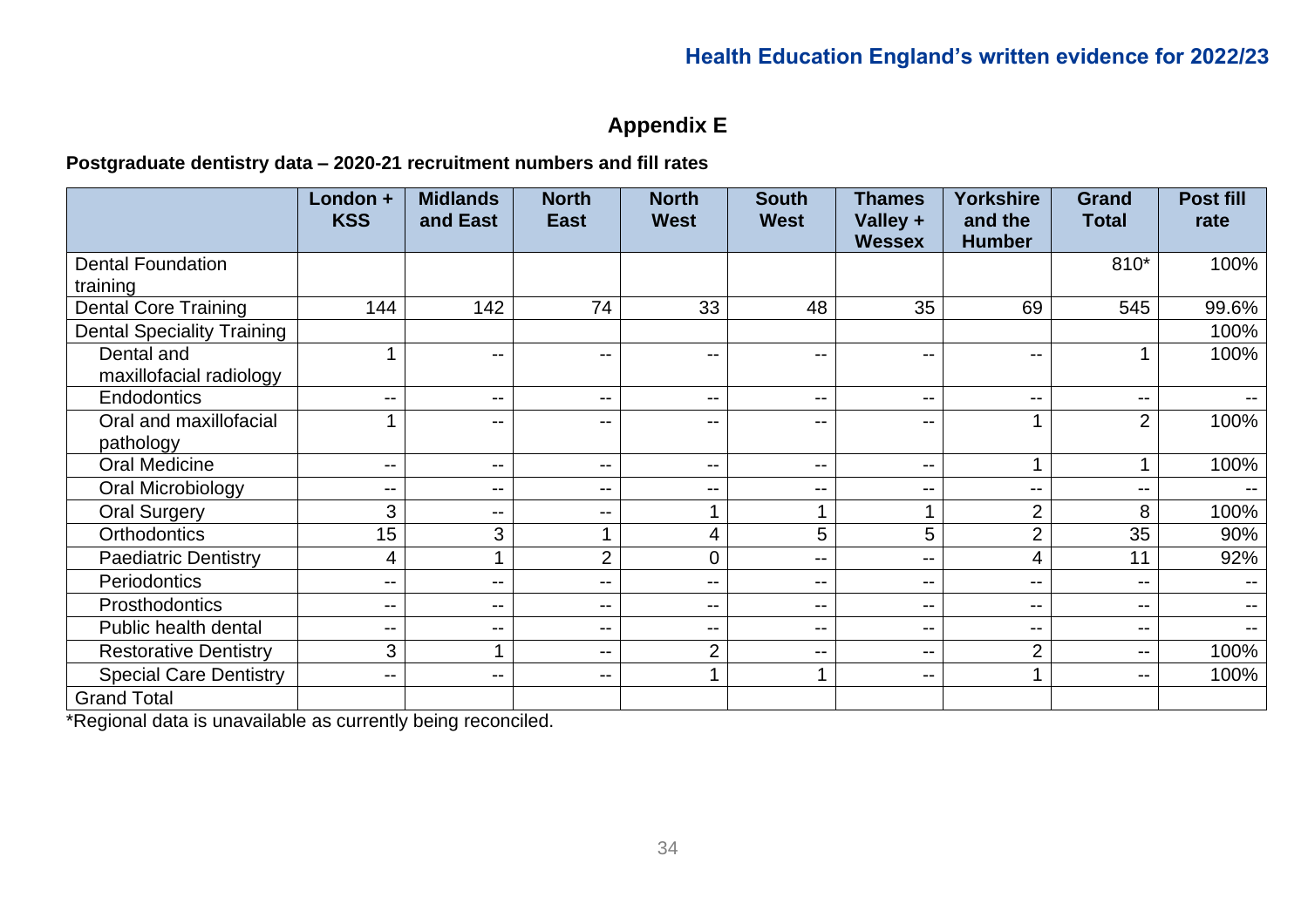# **Appendix F**

#### **Postgraduate dentistry data – 2019-20 trainee numbers and fill rates**

|                                   | London +<br><b>KSS</b> | <b>Midlands</b><br>and East | <b>North</b><br><b>East</b> | <b>North</b><br><b>West</b> | <b>South</b><br><b>West</b> | <b>Thames</b><br>Valley + | <b>Yorkshire</b><br>and the | <b>Grand</b><br><b>Total</b> | <b>Post fill</b><br>rate |
|-----------------------------------|------------------------|-----------------------------|-----------------------------|-----------------------------|-----------------------------|---------------------------|-----------------------------|------------------------------|--------------------------|
|                                   |                        |                             |                             |                             |                             | <b>Wessex</b>             | <b>Humber</b>               |                              |                          |
| <b>Dental Foundation</b>          | 197                    | 254                         | 78                          | 81                          | 79                          | 65                        | 102                         | 856                          | 100%                     |
| training                          |                        |                             |                             |                             |                             |                           |                             |                              |                          |
| <b>Dental Core Training</b>       | 140                    | 145                         | 43                          | 78                          | 44                          | 30                        | 68                          | 548                          | 93%                      |
| <b>Dental Speciality Training</b> | 190                    | 60                          | 34                          | 56                          | 13                          | 12                        | 72                          | 437                          | 100%                     |
| Dental and                        | 3                      | 0                           |                             |                             |                             | $- -$                     |                             |                              |                          |
| maxillofacial radiology           |                        |                             |                             |                             |                             |                           |                             |                              |                          |
| Endodontics                       | 20                     | $\overline{\phantom{m}}$    |                             | 1                           | 0                           | $\sim$ $\sim$             | $\overline{\phantom{m}}$    | 22                           |                          |
| Oral and maxillofacial            | 4                      |                             | --                          |                             | --                          | $- -$                     | 5                           | 11                           |                          |
| pathology                         |                        |                             |                             |                             |                             |                           |                             |                              |                          |
| <b>Oral Medicine</b>              | $\overline{7}$         |                             | $\mathbf{u}$                | 3                           | $\overline{2}$              | $\sim$ $\sim$             | 3                           | 16                           |                          |
| Oral Microbiology                 | --                     | $\sim$                      | $\sim$ $\sim$               | $\overline{\phantom{a}}$    | $\mathbf{u}$                | $-$                       | $\overline{\phantom{a}}$    |                              | $-$                      |
| <b>Oral Surgery</b>               | 11                     | ⇁                           | 4                           | 8                           | 5                           | 3                         | 10                          | 48                           |                          |
| <b>Orthodontics</b>               | 57                     | 27                          | 11                          | 18                          | 11                          | 6                         | 18                          | 148                          |                          |
| <b>Paediatric Dentistry</b>       | 18                     | 7                           | 5                           | 8                           | 3                           | $\sim$ $\sim$             | 13                          | 54                           |                          |
| Periodontics                      | 27                     | $\sim$                      | $\sim$ $\sim$               | 1                           |                             | $\sim$ $\sim$             | $-$                         | 29                           |                          |
| Prosthodontics                    | 20                     | $\sim$                      | $-$                         | $\mathbf{u}$                | 0                           | $\sim$ $\sim$             | $-$                         | 20                           |                          |
| Public health dental              | 3                      | $\overline{2}$              |                             | 3                           | 3                           | $\sim$ $\sim$             | 3                           | 15                           |                          |
| <b>Restorative Dentistry</b>      | 12                     | 9                           | 5                           | 8                           | 5                           | $\sim$ $\sim$             | 13                          | 52                           |                          |
| <b>Special Care Dentistry</b>     | 8                      | 6                           | 3                           | 4                           | 4                           | 3                         | 6                           | 34                           |                          |
| <b>Grand Total</b>                | 527                    | 459                         | 155                         | 271                         | 136                         | 107                       | 242                         | 1897                         |                          |